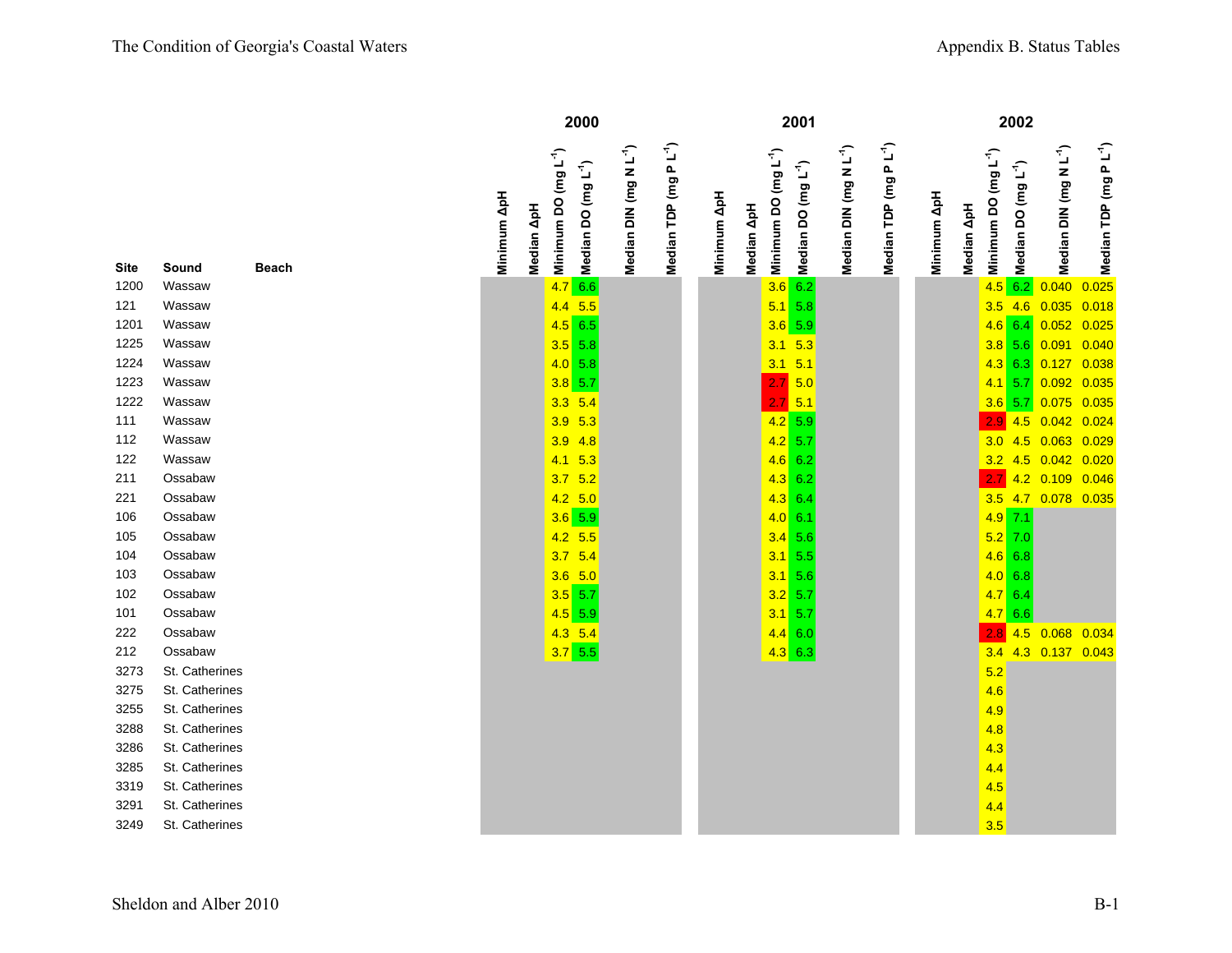|              |                  |              |             |                        |                                  | 2000                            |                                    |                                  |             |            | 2001                                                                |                                    |                                    |             |            |                                  | 2002                            |                                    |                                            |  |
|--------------|------------------|--------------|-------------|------------------------|----------------------------------|---------------------------------|------------------------------------|----------------------------------|-------------|------------|---------------------------------------------------------------------|------------------------------------|------------------------------------|-------------|------------|----------------------------------|---------------------------------|------------------------------------|--------------------------------------------|--|
| Site         | Sound            | <b>Beach</b> | Minimum ApH | $\Delta p$ H<br>Median | Minimum DO (mg L <sup>-1</sup> ) | Median DO (mg L <sup>-1</sup> ) | Median DIN (mg N L <sup>-1</sup> ) | Median TDP (mg PL <sup>1</sup> ) | Minimum ApH | Median ApH | Minimum DO (mg L <sup>-1</sup> )<br>Median DO (mg L <sup>-1</sup> ) | Median DIN (mg N L <sup>-1</sup> ) | Median TDP (mg P L <sup>-1</sup> ) | Minimum ApH | Median ApH | Minimum DO (mg L <sup>-1</sup> ) | Median DO (mg L <sup>-1</sup> ) | Median DIN (mg N L <sup>-1</sup> ) | Median TDP (mg P L <sup>-1</sup> )         |  |
| 3242         | St. Catherines   |              |             |                        |                                  |                                 |                                    |                                  |             |            |                                                                     |                                    |                                    |             |            | 3.8                              |                                 |                                    |                                            |  |
| 411          | Sapelo           |              |             |                        | $3.7$ 5.5                        |                                 |                                    |                                  |             |            | $4.3$ 5.9                                                           |                                    |                                    |             |            | 2.8                              |                                 | 4.4 0.062 0.047                    |                                            |  |
| 4188         | Sapelo           |              |             |                        | $4.2$ 6.1                        |                                 |                                    |                                  |             |            | $3.3$ 4.7                                                           |                                    |                                    |             |            |                                  |                                 | $3.8$ 5.8 0.100 0.054              |                                            |  |
| 4190         | Sapelo           |              |             |                        | $4.3$ 6.1                        |                                 |                                    |                                  |             |            | $3.1\ 5.6$                                                          |                                    |                                    |             |            |                                  |                                 |                                    | 4.0 6.1 0.104 0.055                        |  |
| 4191         | Sapelo           |              |             |                        | $4.6$ 6.4                        |                                 |                                    |                                  |             |            | 3.0 5.8                                                             |                                    |                                    |             |            |                                  |                                 | 4.3 5.5 0.101 0.058                |                                            |  |
| 4195         | Sapelo           |              |             |                        |                                  |                                 |                                    |                                  |             |            |                                                                     |                                    |                                    |             |            | 5.6                              |                                 |                                    |                                            |  |
| 4186         | Sapelo           |              |             |                        |                                  |                                 |                                    |                                  |             |            |                                                                     |                                    |                                    |             |            |                                  | $5.2$ 6.8                       |                                    |                                            |  |
| 4187         | Sapelo           |              |             |                        | 4.0 6.2                          |                                 |                                    |                                  |             |            | $3.2 \ 6.1$                                                         |                                    |                                    |             |            |                                  | 4.9 6.0                         | 0.086 0.049                        |                                            |  |
| 4185         | Sapelo           |              |             |                        |                                  |                                 |                                    |                                  |             |            |                                                                     |                                    |                                    |             |            |                                  | 5.0 6.6                         |                                    |                                            |  |
| 4122         | Sapelo           |              |             |                        |                                  |                                 |                                    |                                  |             |            |                                                                     |                                    |                                    |             |            |                                  | 4.760                           |                                    |                                            |  |
| 4304         | Sapelo           |              |             |                        | $4.4$ 6.3                        |                                 |                                    |                                  |             |            | $3.5$ 5.5                                                           |                                    |                                    |             |            | 4.5                              | 6.6                             |                                    | 0.070 0.054                                |  |
| 4330         | Sapelo           |              |             |                        | $4.5$ 6.3                        |                                 |                                    |                                  |             |            | $3.5$ 6.3                                                           |                                    |                                    |             |            |                                  |                                 |                                    | 4.9 6.7 0.108 0.055                        |  |
| 4400<br>4305 | Sapelo<br>Sapelo |              |             |                        | 4.062<br>$4.3$ 5.9               |                                 |                                    |                                  |             |            | $3.3$ 5.8<br>$3.3$ 6.3                                              |                                    |                                    |             |            |                                  |                                 |                                    | 4.8 6.6 0.120 0.048<br>4.7 6.2 0.127 0.048 |  |
| 4184         | Sapelo           |              |             |                        | $3.9$ 5.6                        |                                 |                                    |                                  |             |            | $3.5$ 5.5                                                           |                                    |                                    |             |            |                                  |                                 |                                    | 4.7 6.2 0.127 0.058                        |  |
| 4306         | Sapelo           |              |             |                        | $4.3$ 6.1                        |                                 |                                    |                                  |             |            | $3.5$ 6.6                                                           |                                    |                                    |             |            |                                  |                                 |                                    | $5.0$ 6.4 0.112 0.057                      |  |
| 4180         | Sapelo           |              |             |                        | $4.3$ 5.9                        |                                 |                                    |                                  |             |            | $3.2$ 5.8                                                           |                                    |                                    |             |            |                                  | 4.760                           | 0.082 0.055                        |                                            |  |
| 4120         | Sapelo           |              |             |                        |                                  |                                 |                                    |                                  |             |            |                                                                     |                                    |                                    |             |            | $4.6$ 6.1                        |                                 |                                    |                                            |  |
| 4092         | Sapelo           |              |             |                        | $4.3 \ 6.1$                      |                                 |                                    |                                  |             |            | $3.4$ 6.4                                                           |                                    |                                    |             |            |                                  |                                 |                                    | $4.6$ 6.5 0.056 0.048                      |  |
| 421          | Sapelo           |              |             |                        | $3.4$ 5.2                        |                                 |                                    |                                  |             |            | $4.6$ 5.9                                                           |                                    |                                    |             |            |                                  |                                 |                                    | 3.3 4.6 0.092 0.046                        |  |
| 4179         | Sapelo           |              |             |                        | $4.5$ 5.8                        |                                 |                                    |                                  |             |            | 2.9 5.8                                                             |                                    |                                    |             |            |                                  |                                 |                                    | $3.7$ 5.8 0.106 0.049                      |  |
| 412          | Sapelo           |              |             |                        | $3.3$ 4.6                        |                                 |                                    |                                  |             |            | $4.6$ 5.5                                                           |                                    |                                    |             |            |                                  |                                 |                                    | 2.9 4.6 0.135 0.054                        |  |
| 4178         | Sapelo           |              |             |                        | 4.0 6.0                          |                                 |                                    |                                  |             |            | $3.0$ 5.5                                                           |                                    |                                    |             |            |                                  |                                 |                                    | 4.4 5.5 0.118 0.048                        |  |
| 4197         | Sapelo           |              |             |                        | $4.4$ 5.8                        |                                 |                                    |                                  |             |            | $2.4$ 5.9                                                           |                                    |                                    |             |            |                                  |                                 |                                    | 3.8 5.2 0.118 0.059                        |  |
| 4196         | Sapelo           |              |             |                        | $4.4$ 5.5                        |                                 |                                    |                                  |             |            | $3.0$ 5.2                                                           |                                    |                                    |             |            |                                  |                                 |                                    | 4.2 5.9 0.132 0.058                        |  |
| 4177         | Sapelo           |              |             |                        | $4.6$ 7.2                        |                                 |                                    |                                  |             |            | 2.9                                                                 |                                    |                                    |             |            |                                  |                                 |                                    | 4.3 5.7 0.148 0.053                        |  |
| 422          | Sapelo           |              |             |                        | $3.8$ 4.8                        |                                 |                                    |                                  |             |            | $4.3$ 5.9                                                           |                                    |                                    |             |            |                                  |                                 |                                    | 2.9 4.5 0.077 0.035                        |  |
| DB4          | Doboy            |              |             |                        | $3.6$ 5.3                        |                                 |                                    |                                  |             |            | $3.2$ 5.6                                                           |                                    |                                    |             |            | 4.4                              | 6.0                             |                                    |                                            |  |
| 4332         | Doboy            |              |             |                        | $4.3$ 6.3                        |                                 |                                    |                                  |             |            | 3.0 5.8                                                             |                                    |                                    |             |            |                                  |                                 |                                    | $5.3$ 5.9 0.096 0.049                      |  |

| Site | Sound          | Beach |
|------|----------------|-------|
| 3242 | St. Catherines |       |
| 411  | Sapelo         |       |
| 4188 | Sapelo         |       |
| 4190 | Sapelo         |       |
| 4191 | Sapelo         |       |
| 4195 | Sapelo         |       |
| 4186 | Sapelo         |       |
| 4187 | Sapelo         |       |
| 4185 | Sapelo         |       |
| 4122 | Sapelo         |       |
| 4304 | Sapelo         |       |
| 4330 | Sapelo         |       |
| 4400 | Sapelo         |       |
| 4305 | Sapelo         |       |
| 4184 | Sapelo         |       |
| 4306 | Sapelo         |       |
| 4180 | Sapelo         |       |
| 4120 | Sapelo         |       |
| 4092 | Sapelo         |       |
| 421  | Sapelo         |       |
| 4179 | Sapelo         |       |
| 412  | Sapelo         |       |
| 4178 | Sapelo         |       |
| 4197 | Sapelo         |       |
| 4196 | Sapelo         |       |
| 4177 | Sapelo         |       |
| 422  | Sapelo         |       |
| DB4  | Doboy          |       |
| ハつつつ | Dohov          |       |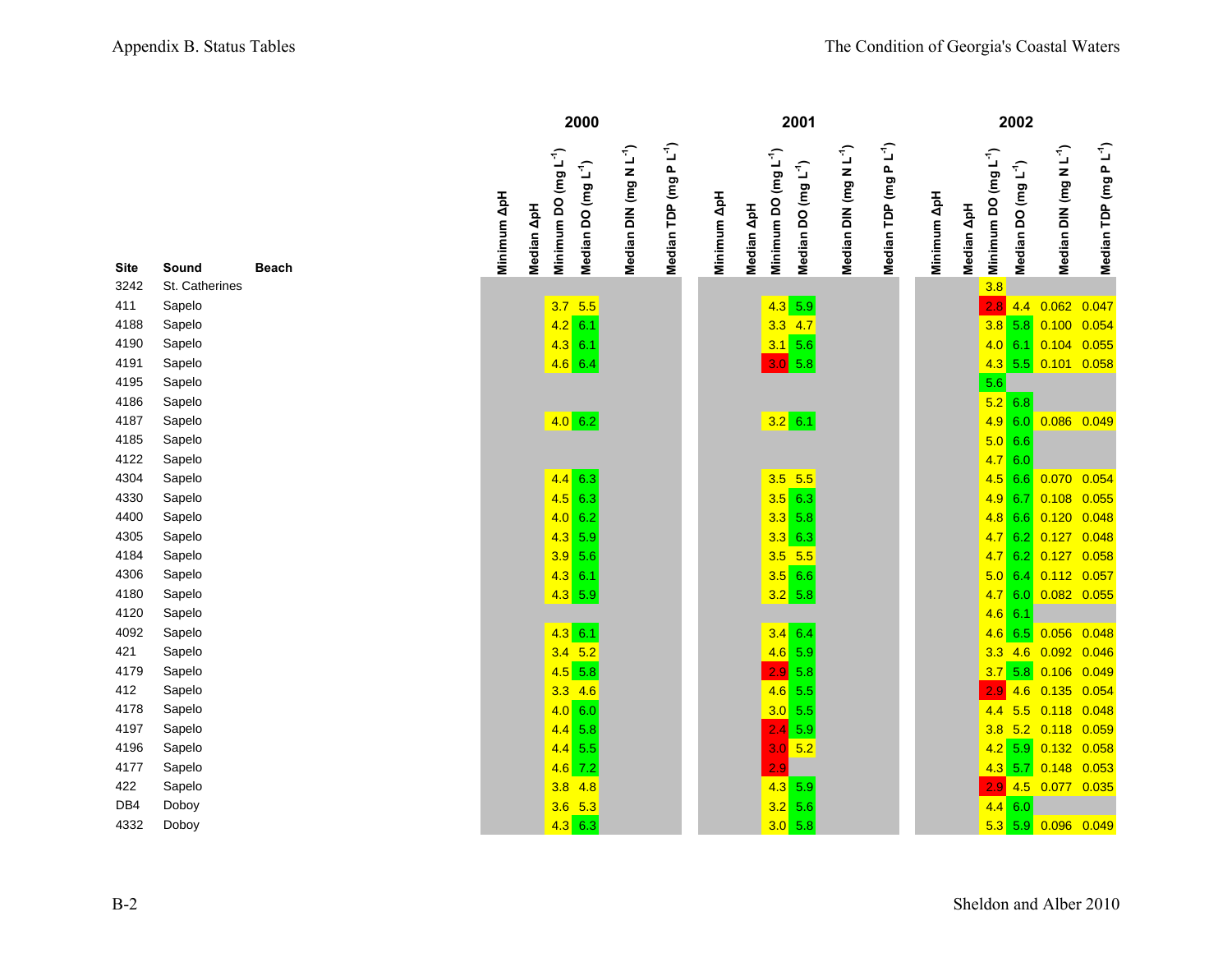|      |            |       |             |                                            | 2000                            |                                    |                                   |             |                                                | 2001                            |                                    |                           |             |            |                                  | 2002                            |                                    |                                    |
|------|------------|-------|-------------|--------------------------------------------|---------------------------------|------------------------------------|-----------------------------------|-------------|------------------------------------------------|---------------------------------|------------------------------------|---------------------------|-------------|------------|----------------------------------|---------------------------------|------------------------------------|------------------------------------|
| Site | Sound      | Beach | Minimum ApH | $(\log L^4)$<br>8<br>Median ApH<br>Minimum | Median DO (mg L <sup>-1</sup> ) | Median DIN (mg N L <sup>-1</sup> ) | Median TDP (mg PL <sup>-1</sup> ) | Minimum ApH | Minimum DO (mg L <sup>-1</sup> )<br>Median ApH | Median DO (mg L <sup>-1</sup> ) | Median DIN (mg N L <sup>-1</sup> ) | $PL^4)$<br>Median TDP (mg | Minimum ApH | Median ApH | Minimum DO (mg L <sup>-1</sup> ) | Median DO (mg L <sup>-1</sup> ) | Median DIN (mg N L <sup>-1</sup> ) | Median TDP (mg P L <sup>-1</sup> ) |
| 4356 | Doboy      |       |             |                                            | $3.3$ 5.9                       |                                    |                                   |             |                                                | $2.7$ 5.5                       |                                    |                           |             |            |                                  | $3.3$ 5.6                       | 0.103                              | 0.047                              |
| 4175 | Doboy      |       |             |                                            | $4.4$ 6.1                       |                                    |                                   |             |                                                | $3.4$ 5.7                       |                                    |                           |             |            |                                  | $3.9$ 5.8                       | 0.095 0.047                        |                                    |
| DB6  | Doboy      |       |             |                                            | $3.3$ 5.3                       |                                    |                                   |             |                                                | $3.2$ 5.1                       |                                    |                           |             |            | $3.9$ 6.1                        |                                 |                                    |                                    |
| DB5  | Doboy      |       |             |                                            | $3.2$ 5.0                       |                                    |                                   |             |                                                | $3.1\quad 5.3$                  |                                    |                           |             |            | $4.1 \ 5.7$                      |                                 |                                    |                                    |
| DB1  | Doboy      |       |             |                                            | 4.05.2                          |                                    |                                   |             |                                                | $3.7$ 5.7                       |                                    |                           |             |            | $4.5$ 5.9                        |                                 |                                    |                                    |
| DB2  | Doboy      |       |             |                                            | 4.0 5.6                         |                                    |                                   |             |                                                | 3.760                           |                                    |                           |             |            | $4.9$ 6.1                        |                                 |                                    |                                    |
| DB3  | Doboy      |       |             |                                            | $4.1 \ 6.1$                     |                                    |                                   |             |                                                | $3.8\ 6.1$                      |                                    |                           |             |            | $4.8$ 6.1                        |                                 |                                    |                                    |
| 405  | Doboy      |       |             |                                            | $3.6$ 5.6                       |                                    |                                   |             |                                                | $3.7$ 5.3                       |                                    |                           |             |            | $4.4$ 5.8                        |                                 |                                    |                                    |
| AS5  | Altamaha   |       |             |                                            | $4.4$ 6.5                       |                                    |                                   |             |                                                | $4.4$ 6.3                       |                                    |                           |             |            | 5.9 7.0                          |                                 |                                    |                                    |
| AS6  | Altamaha   |       |             |                                            | $4.9$ 6.4                       |                                    |                                   |             |                                                | $4.4$ 6.2                       |                                    |                           |             |            | 5.0 6.5                          |                                 |                                    |                                    |
| AS1  | Altamaha   |       |             |                                            | $4.4$ 5.9                       |                                    |                                   |             |                                                | $4.4$ 5.8                       |                                    |                           |             |            | $4.8$ 6.9                        |                                 |                                    |                                    |
| 404  | Altamaha   |       |             |                                            | $4.0$ 5.9                       |                                    |                                   |             |                                                | $4.5$ 5.9                       |                                    |                           |             |            | $4.6$ 6.8                        |                                 |                                    |                                    |
| 401  | Altamaha   |       |             |                                            | $3.3$ 5.3                       |                                    |                                   |             |                                                | $4.0$ 5.8                       |                                    |                           |             |            | $4.3 \ 6.4$                      |                                 |                                    |                                    |
| 402  | Altamaha   |       |             |                                            | $3.9$ 5.3                       |                                    |                                   |             |                                                | $4.5$ 6.0                       |                                    |                           |             |            | $4.1 \ 6.5$                      |                                 |                                    |                                    |
| 403  | Altamaha   |       |             |                                            | $3.5$ 5.1                       |                                    |                                   |             |                                                | $4.6$ 5.6                       |                                    |                           |             |            | 4.0 6.3                          |                                 |                                    |                                    |
| 406  | Altamaha   |       |             |                                            | $3.0$ 5.4                       |                                    |                                   |             |                                                | $3.9$ 5.7                       |                                    |                           |             |            | $4.6$ 7.0                        |                                 |                                    |                                    |
| AS2  | Altamaha   |       |             |                                            | $3.5$ 5.6                       |                                    |                                   |             |                                                | $3.8$ 5.9                       |                                    |                           |             |            | $5.1\ 6.5$                       |                                 |                                    |                                    |
| AS4  | Altamaha   |       |             |                                            | $4.5$ 6.0                       |                                    |                                   |             |                                                | $3.5$ 5.9                       |                                    |                           |             |            |                                  | $5.1 \ 6.8$                     |                                    |                                    |
| AS3  | Altamaha   |       |             |                                            | 4.76.4                          |                                    |                                   |             |                                                | $4.6$ 6.6                       |                                    |                           |             |            |                                  | $5.4\ 6.8$                      |                                    |                                    |
| 721  | St. Simons |       |             | 2.6                                        |                                 |                                    |                                   |             |                                                | 4.76.1                          |                                    |                           |             |            | 3.1                              | 4.4                             | 0.098                              | 0.043                              |
| 712  | St. Simons |       |             | 3.1                                        |                                 |                                    |                                   |             |                                                | $4.3$ 6.2                       |                                    |                           |             |            | 3.1                              | 4.4                             | $0.109$ 0.054                      |                                    |
| 711  | St. Simons |       |             |                                            | 3.1                             |                                    |                                   |             |                                                | $4.4 \ 6.2$                     |                                    |                           |             |            |                                  |                                 | 3.3 4.7 0.114 0.051                |                                    |
| 5198 | St. Simons |       |             |                                            | $3.9$ 4.7                       |                                    |                                   |             |                                                | $2.0$ 4.4                       |                                    |                           |             |            |                                  |                                 | $3.5$ 5.6 0.198                    | 0.091                              |
| 722  | St. Simons |       |             |                                            | 2.4                             |                                    |                                   |             |                                                | $4.3$ 5.9                       |                                    |                           |             |            |                                  | $3.3$ 4.7                       | 0.133 0.055                        |                                    |
| 5069 | St. Andrew |       |             |                                            | $4.1\ 5.0$                      |                                    |                                   |             |                                                | $3.1$ 5.5                       |                                    |                           |             |            |                                  | 4.76.1                          | 0.182 0.059                        |                                    |
| 5200 | St. Andrew |       |             |                                            | $2.9$ 4.3                       |                                    |                                   |             |                                                | $3.0$ 4.6                       |                                    |                           |             |            |                                  | $4.3$ 6.1                       | $0.175$ 0.068                      |                                    |
| 5199 | St. Andrew |       |             |                                            | $3.9$ 4.8                       |                                    |                                   |             |                                                | 2.5<br>4.3                      |                                    |                           |             |            |                                  |                                 | $4.0$ 5.8 0.183                    | 0.076                              |
| 5322 | St. Andrew |       |             |                                            | $3.4$ 4.8                       |                                    |                                   |             |                                                | 4.0<br>2.2                      |                                    |                           |             |            | 3.8                              |                                 | 5.1 0.153 0.078                    |                                    |
| 5105 | St. Andrew |       |             |                                            | $3.2$ 5.0                       |                                    |                                   |             |                                                | $2.0$ 4.1                       |                                    |                           |             |            |                                  |                                 | 3.5 5.2 0.144 0.082                |                                    |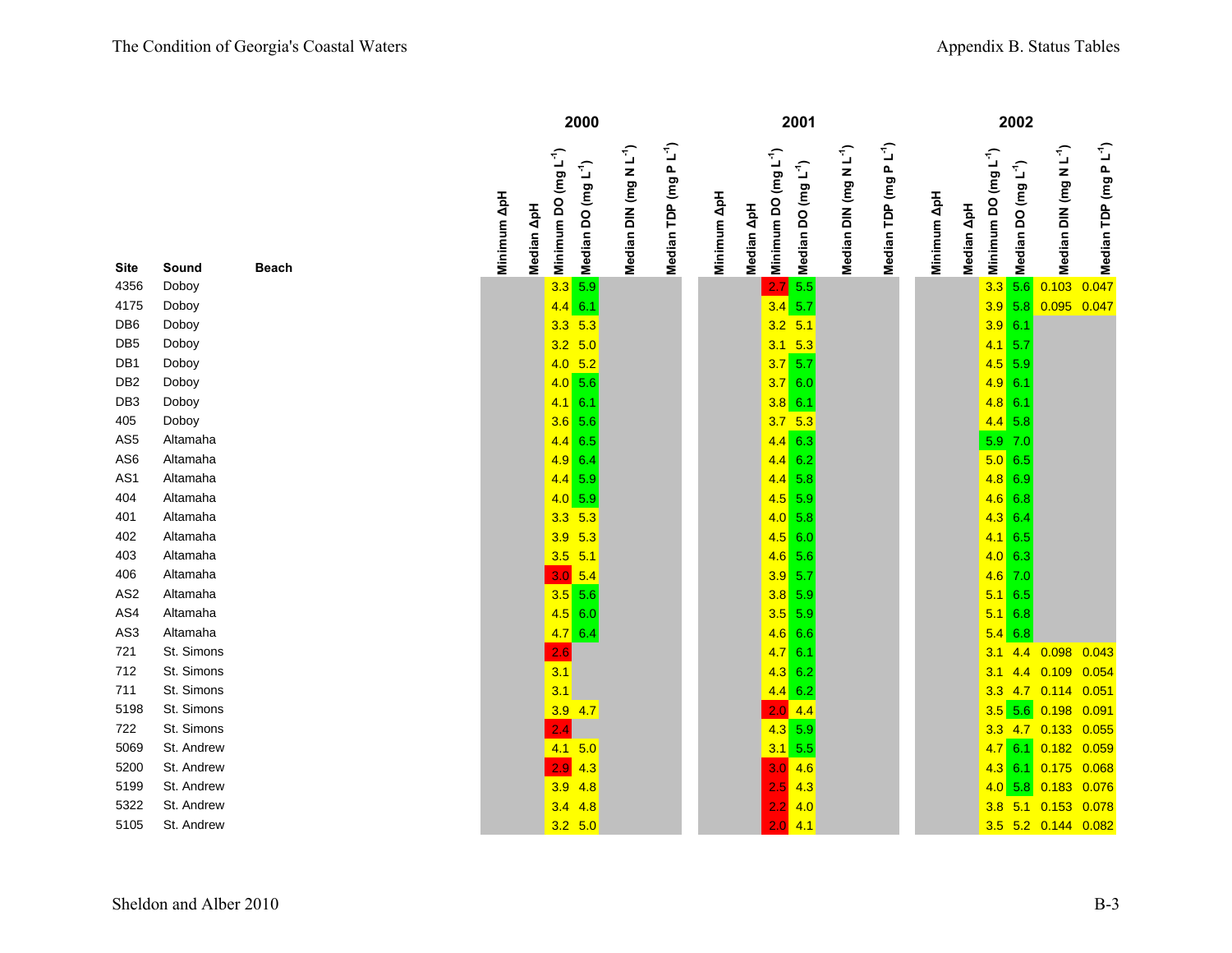|              |             | 2000                                                                              |                                                                         | 2001                                                                                                                                   |                                                   | 2002                                                                              |                                                                         |
|--------------|-------------|-----------------------------------------------------------------------------------|-------------------------------------------------------------------------|----------------------------------------------------------------------------------------------------------------------------------------|---------------------------------------------------|-----------------------------------------------------------------------------------|-------------------------------------------------------------------------|
| <b>Beach</b> | Minimum ApH | Minimum DO (mg L <sup>-1</sup> )<br>Median DO (mg L <sup>-1</sup> )<br>Median ApH | Median TDP (mg PL <sup>-1</sup> )<br>Median DIN (mg N L <sup>-1</sup> ) | Median DIN (mg N L <sup>-1</sup> )<br>Minimum DO (mg L <sup>-1</sup> )<br>Median DO (mg L <sup>-1</sup> )<br>Minimum ApH<br>Median ApH | Median TDP (mg P L <sup>-1</sup> )<br>Minimum ApH | Minimum DO (mg L <sup>-1</sup> )<br>Median DO (mg L <sup>-1</sup> )<br>Median ApH | Median TDP (mg PL <sup>-1</sup> )<br>Median DIN (mg N L <sup>-1</sup> ) |
| W            |             | 3.1<br>4.5                                                                        |                                                                         | $\begin{array}{ c c } \hline 1.8 & 3.8 \\ \hline \end{array}$                                                                          |                                                   | 5.2<br>3.3                                                                        | 0.134<br>0.081                                                          |
| W            |             | 2.8<br>4.3                                                                        |                                                                         | $1.7$ 3.9                                                                                                                              |                                                   | 5.2<br>3.3                                                                        | 0.135<br>0.083                                                          |
| W            |             | $2.7$ 4.2                                                                         |                                                                         | $4.2$ 6.3                                                                                                                              |                                                   | 4.7<br>3.3                                                                        | 0.094<br>0.047                                                          |
| W            |             | $3.3$ 5.9                                                                         |                                                                         | $3.2$ 5.1                                                                                                                              |                                                   | $4.2$ 6.0                                                                         | 0.159<br>0.063                                                          |
| W            |             | $2.9$ 5.2                                                                         |                                                                         | $2.5$ 4.6                                                                                                                              |                                                   | $3.8$ 5.8                                                                         | 0.071                                                                   |
| W            |             |                                                                                   |                                                                         |                                                                                                                                        |                                                   | $3.4$ 5.6                                                                         |                                                                         |
| W            |             |                                                                                   |                                                                         |                                                                                                                                        |                                                   | $4.0$ 5.1                                                                         |                                                                         |
| W            |             | $2.6$ 5.0                                                                         |                                                                         | $4.8$ 6.1                                                                                                                              |                                                   | 3.4                                                                               | $5.0\quad 0.068$<br>0.037                                               |
| W            |             | $4.4$ 5.7                                                                         |                                                                         | 3.5                                                                                                                                    |                                                   | 4.9 6.0                                                                           | 0.099<br>0.047                                                          |
| W            |             | $2.5$ 4.9                                                                         |                                                                         | 4.76.4                                                                                                                                 |                                                   | 3.4 4.7 0.074                                                                     | 0.035                                                                   |
| W            |             | $4.3$ 5.5                                                                         |                                                                         | $3.3$ 4.9                                                                                                                              |                                                   | 4.765                                                                             | 0.100<br>0.045                                                          |
| W            |             | $4.4$ 5.1                                                                         |                                                                         | $3.1\ 5.1$                                                                                                                             |                                                   | $4.6$ 6.1                                                                         | 0.104 0.050                                                             |
| w            |             | $4.3$ 5.3                                                                         |                                                                         | $2.4 \overline{)5.1}$                                                                                                                  |                                                   | $4.1 \ 6.0$                                                                       | 0.052                                                                   |
| W            |             | $4.7$ 5.4                                                                         |                                                                         | $3.1\quad 5.2$                                                                                                                         |                                                   | 4.6<br>5.7                                                                        | 0.093<br>0.049                                                          |
| w            |             | 4.9                                                                               |                                                                         | $2.8$ 5.1                                                                                                                              |                                                   | 4.2                                                                               |                                                                         |
| W            |             | $5.4$ 6.3                                                                         |                                                                         | 3.0 5.6                                                                                                                                |                                                   | $4.8$ 6.0 0.091                                                                   | 0.049                                                                   |
| W            |             | $2.4 \, 4.8$                                                                      |                                                                         | $4.8$ 5.9                                                                                                                              |                                                   | 3.6<br>4.9                                                                        | 0.080<br>0.046                                                          |
| ınd          |             | $3.6$ 4.7                                                                         |                                                                         | $5.1 \ 6.1$                                                                                                                            |                                                   | 3.4<br>4.6                                                                        | 0.080<br>0.030                                                          |
| ınd          |             | $3.6$ 4.7                                                                         |                                                                         | $5.1\ 6.1$                                                                                                                             |                                                   | 3.4 4.6 0.066                                                                     | 0.033                                                                   |
| ınd          |             | $4.5$ 5.5                                                                         |                                                                         | $2.7\,$ 5.2                                                                                                                            |                                                   | $4.3 \ 6.2$                                                                       | 0.084<br>0.043                                                          |
| ınd          |             | 3.6                                                                               |                                                                         | $4.3$ 5.6                                                                                                                              |                                                   | 3.1                                                                               | 4.6 0.094<br>0.044                                                      |
| ınd          |             | $4.7$ 5.7                                                                         |                                                                         | $2.6 \ 5.3$                                                                                                                            |                                                   | $4.3$ 5.9                                                                         | 0.078<br>0.044                                                          |
| ınd          |             | $4.3$ 5.4                                                                         |                                                                         | $2.7 \, 5.2$                                                                                                                           |                                                   | $4.5$ 6.0                                                                         | 0.090<br>0.048                                                          |
| ınd          |             | $4.2$ 5.3                                                                         |                                                                         | $2.7$ 4.9                                                                                                                              |                                                   | $4.6$ 6.2                                                                         | 0.048<br>0.067                                                          |
| ınd          |             | $4.5$ 5.4                                                                         |                                                                         | $2.6$ 4.9                                                                                                                              |                                                   | $4.5$ 6.0                                                                         | 0.046<br>0.106                                                          |
| ınd          |             | $3.1\quad 5.2$                                                                    |                                                                         | 4.9<br>2.8                                                                                                                             |                                                   | $4.4$ 6.2                                                                         | 0.102<br>0.049                                                          |
| ınd          |             | $4.5$ 5.8                                                                         |                                                                         | $3.3$ 5.5                                                                                                                              |                                                   | 4.76.4                                                                            | 0.063<br>0.038                                                          |
| ınd          |             | $3.9$ 5.7                                                                         |                                                                         | $2.9$ 5.2                                                                                                                              |                                                   | 4.76.4                                                                            | 0.089<br>0.037                                                          |
| ınd          |             | $4.1$ 5.3                                                                         |                                                                         | $2.9$ 5.1                                                                                                                              |                                                   | $4.5$ 5.9                                                                         | 0.040                                                                   |
|              |             |                                                                                   |                                                                         |                                                                                                                                        |                                                   |                                                                                   |                                                                         |

| Site | Sound      | Beach |
|------|------------|-------|
| 5357 | St. Andrew |       |
| 5358 | St. Andrew |       |
| 811  | St. Andrew |       |
| 6201 | St. Andrew |       |
| 5359 | St. Andrew |       |
| 6360 | St. Andrew |       |
| 6361 | St. Andrew |       |
| 822  | St. Andrew |       |
| 6317 | St. Andrew |       |
| 821  | St. Andrew |       |
| 6210 | St. Andrew |       |
| 6411 | St. Andrew |       |
| 6344 | St. Andrew |       |
| 6212 | St. Andrew |       |
| 6211 | St. Andrew |       |
| 6300 | St. Andrew |       |
| 812  | St. Andrew |       |
| 921  | Cumberland |       |
| 922  | Cumberland |       |
| 6214 | Cumberland |       |
| 911  | Cumberland |       |
| 6323 | Cumberland |       |
| 6343 | Cumberland |       |
| 6213 | Cumberland |       |
| 6412 | Cumberland |       |
| 6318 | Cumberland |       |
| 6217 | Cumberland |       |
| 6216 | Cumberland |       |

6215 Cumberland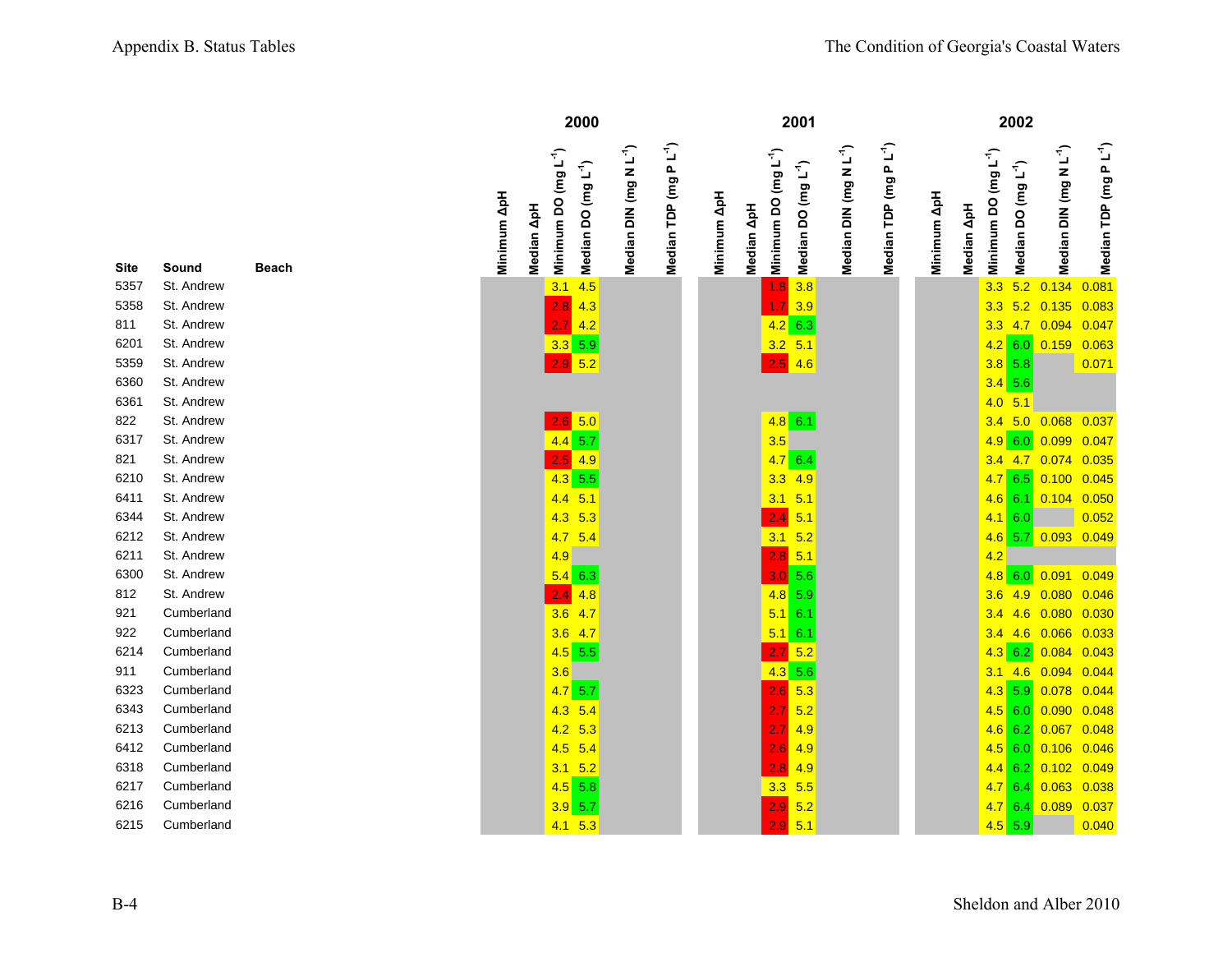|              |             |               |                                                  | 2000                            |                                    |                                                   |             |                           |                                                | 2001                            |                                    |                           |             |                           |                                           | 2002                            |                                    |                                    |
|--------------|-------------|---------------|--------------------------------------------------|---------------------------------|------------------------------------|---------------------------------------------------|-------------|---------------------------|------------------------------------------------|---------------------------------|------------------------------------|---------------------------|-------------|---------------------------|-------------------------------------------|---------------------------------|------------------------------------|------------------------------------|
| <b>Beach</b> | Minimum ApH | ApH<br>Median | $\widehat{\mathcal{F}}$<br>ᆜ<br>gg<br>Minimum DO | Median DO (mg L <sup>-1</sup> ) | Median DIN (mg N L <sup>-1</sup> ) | $\mathbf{L}^{\prime}$<br>Ը<br>gg<br>PDP<br>Median | Minimum ApH | $\mathbf{A}$ pH<br>Median | $\widehat{\mathcal{F}}$<br>⊐<br>Minimum DO (mg | Median DO (mg L <sup>-1</sup> ) | Median DIN (mg N L <sup>-1</sup> ) | Ĺ,<br>TDP (mg P<br>Median | Minimum ApH | $\mathbf{A}$ pH<br>Median | $\widehat{\mathcal{F}}$<br>Minimum DO (mg | Median DO (mg L <sup>-1</sup> ) | Median DIN (mg N L <sup>-1</sup> ) | Median TDP (mg P L <sup>-1</sup> ) |
| d            |             |               | $4.6$ 5.6                                        |                                 |                                    |                                                   |             |                           | 3.1                                            | 5.0                             |                                    |                           |             |                           |                                           | 4.9 6.0                         | 0.083                              | 0.038                              |
| d            |             |               | $3.7$ 4.5                                        |                                 |                                    |                                                   |             |                           |                                                | $4.5$ 5.9                       |                                    |                           |             |                           | 3.4                                       | 4.4                             | 0.073                              | 0.033                              |
|              |             |               | $3.1$ 4.4                                        |                                 |                                    |                                                   |             |                           |                                                | $3.3$ 4.6                       |                                    |                           |             |                           |                                           | $3.8$ 5.4                       |                                    |                                    |
| d            |             |               | $2.7$ 4.1                                        |                                 |                                    |                                                   |             |                           |                                                | $3.0$ 4.7                       |                                    |                           |             |                           |                                           | $3.8$ 5.1                       |                                    |                                    |
| d            |             |               | $2.7$ 4.1                                        |                                 |                                    |                                                   |             |                           | $3.2$ 4.6                                      |                                 |                                    |                           |             |                           |                                           | $3.7$ 5.3                       |                                    |                                    |
| d            |             |               | $2.4$ 4.1                                        |                                 |                                    |                                                   |             |                           | $2.9$ 4.5                                      |                                 |                                    |                           |             |                           |                                           | $3.7$ 5.0                       |                                    |                                    |
| d            |             |               | $2.3 \, 3.8$                                     |                                 |                                    |                                                   |             |                           |                                                | $2.8$ 4.6                       |                                    |                           |             |                           |                                           | $3.5$ 4.8                       |                                    |                                    |
| d            |             |               | $1.7$ 3.7                                        |                                 |                                    |                                                   |             |                           |                                                | $2.7$ 4.2                       |                                    |                           |             |                           |                                           | $3.1$ 4.5                       |                                    |                                    |

| <b>Site</b> | Sound      | Beach |
|-------------|------------|-------|
| 6218        | Cumberland |       |
| 912         | Cumberland |       |
| 306         | Cumberland |       |
| 305         | Cumberland |       |
| 304         | Cumberland |       |
| 303         | Cumberland |       |
| 302         | Cumberland |       |

301 Cumberland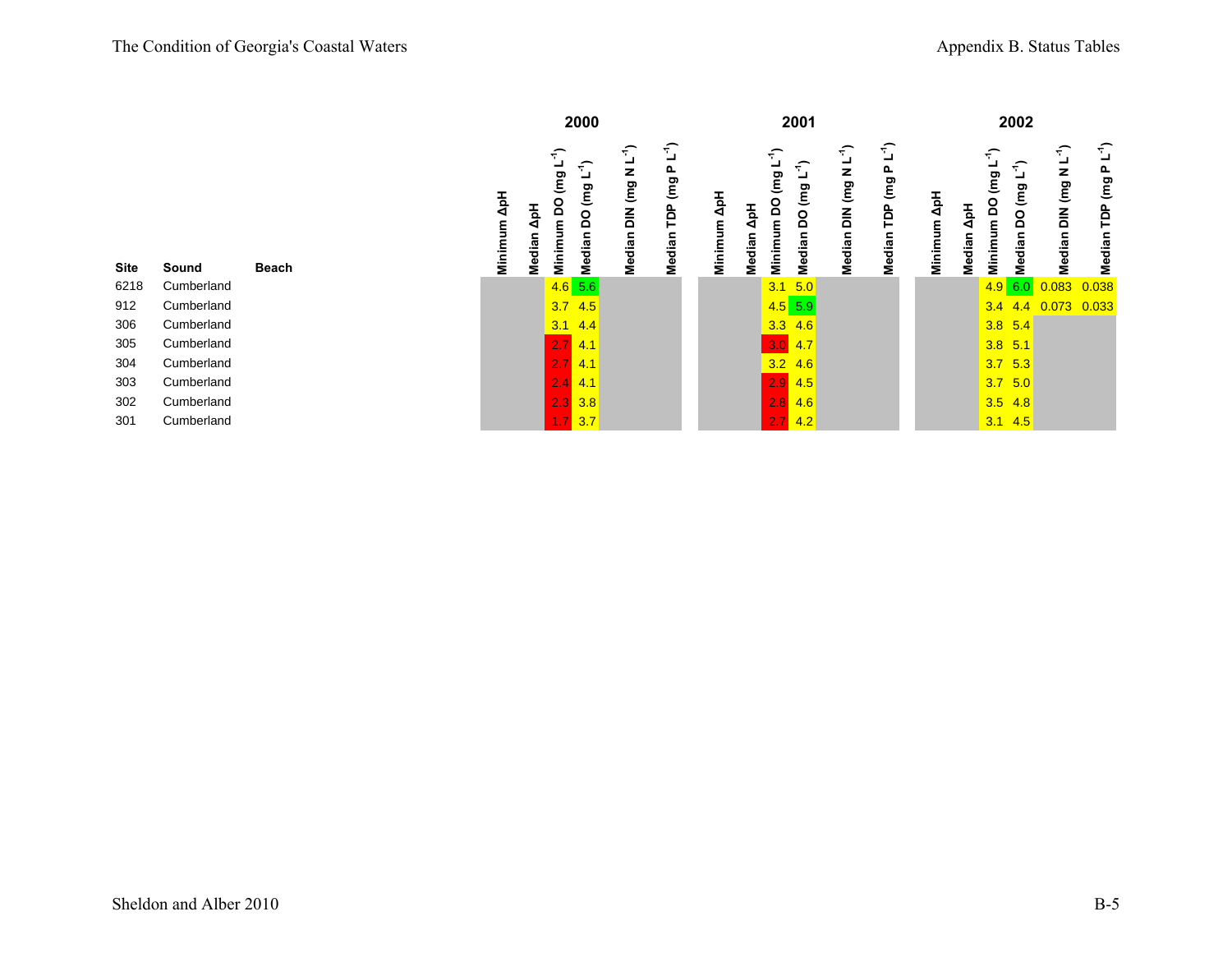|             |                  |                         |             |            |                          | 2003                            |                                    |                             |                |            |                          | 2004                            |                                    |                           |              |               |                              | 2005                            |                                    |                                    |
|-------------|------------------|-------------------------|-------------|------------|--------------------------|---------------------------------|------------------------------------|-----------------------------|----------------|------------|--------------------------|---------------------------------|------------------------------------|---------------------------|--------------|---------------|------------------------------|---------------------------------|------------------------------------|------------------------------------|
| Site        | Sound            | <b>Beach</b>            | Minimum ApH | Median ApH | $(mg L-1)$<br>Minimum DO | Median DO (mg L <sup>-1</sup> ) | Median DIN (mg N L <sup>-1</sup> ) | $PL^{-1}$<br>Median TDP (mg | Minimum ApH    | Median ApH | $(mg L-1)$<br>Minimum DO | Median DO (mg L <sup>-1</sup> ) | Median DIN (mg N L <sup>-1</sup> ) | $PL^4)$<br>Median TDP (mg | Minimum ApH  | Median ApH    | (mg $L^{-1}$ )<br>Minimum DO | Median DO (mg L <sup>-1</sup> ) | Median DIN (mg N L <sup>-1</sup> ) | Median TDP (mg P L <sup>-1</sup> ) |
| <b>TYP</b>  |                  | Tybee Island Polk St    |             |            |                          |                                 |                                    |                             |                |            |                          |                                 |                                    |                           |              |               | 4.9                          |                                 |                                    |                                    |
| <b>TYN</b>  |                  | Tybee Island North      |             |            |                          |                                 |                                    |                             |                |            | 5.2                      |                                 |                                    |                           | $-0.5$       | 0.1           | $4.9$ 7.7                    |                                 |                                    |                                    |
| TYM         |                  | Tybee Island Middle     |             |            |                          |                                 |                                    |                             |                |            | 5.4                      |                                 |                                    |                           | $-0.4$       | $0.1$ 5.2 7.5 |                              |                                 |                                    |                                    |
| <b>TYST</b> |                  | Tybee Island Strand     |             |            |                          |                                 |                                    |                             |                |            | 4.7                      |                                 |                                    |                           | $-1.3$       | $0.1$ 5.5 7.4 |                              |                                 |                                    |                                    |
| TYS         |                  | Tybee Island South      |             |            |                          |                                 |                                    |                             |                |            | 5.7                      |                                 |                                    |                           | $-0.4$       | $0.1$ 5.6 7.4 |                              |                                 |                                    |                                    |
| WILL        | Wassaw           | Williamson Island       |             |            |                          |                                 |                                    |                             |                |            | 5.8                      |                                 |                                    |                           |              |               |                              |                                 |                                    |                                    |
| 1200        | Wassaw           |                         |             |            | $3.0$ 5.3                |                                 |                                    |                             |                |            |                          | 5.7 6.5                         |                                    |                           | $-0.3$       | 0.0           |                              |                                 |                                    |                                    |
| 121<br>1201 | Wassaw<br>Wassaw |                         |             |            | 3.4<br>3.2               | 4.8<br>5.0                      | 0.029<br>$0.035$ 0.024             | 0.022                       |                |            | 3.2<br>5.4               | 5.5<br>6.5                      | $0.019$ $0.018$<br>$0.019$ $0.021$ |                           | $-0.4$       | 0.0           | $4.4$ 6.3                    |                                 | 0.028<br>$0.030$ $0.020$           | 0.020                              |
| 1159        | Wassaw           |                         |             |            | $3.0$ 5.0                |                                 |                                    |                             |                |            |                          | 4.960                           |                                    |                           | $-0.5$       | 0.0           |                              |                                 |                                    |                                    |
| 1225        | Wassaw           |                         |             |            | 3.0 5.0                  |                                 |                                    |                             |                |            |                          | $5.0$ 5.8                       |                                    |                           | $-0.9$       | $-0.2$        | $4.9$ 7.2                    |                                 |                                    |                                    |
| 1224        | Wassaw           |                         |             |            | 3.3                      | 5.6                             | 0.096 0.021                        |                             |                |            | 4.9                      | 6.2                             | $0.058$ $0.026$                    |                           | $-0.4$       | $-0.1$        | $5.0$ 7.4                    |                                 | 0.051                              | 0.025                              |
| 1223        | Wassaw           |                         |             |            | 2.9                      | 4.9                             | 0.077 0.026                        |                             |                |            |                          | $4.9$ 6.4                       | $0.035$ $0.025$                    |                           | $-0.6 - 0.1$ |               | $4.8$ 7.2                    |                                 | $0.065$ $0.026$                    |                                    |
| 1222        | Wassaw           |                         |             |            | 2.8                      | 5.0                             |                                    |                             |                |            |                          | 4.765                           |                                    |                           | $-0.6$ 0.0   |               |                              |                                 |                                    |                                    |
| 111         | Wassaw           |                         |             |            | 3.3                      | 4.7                             | 0.028                              | 0.024                       |                |            | 2.8                      | 4.9                             | 0.027                              | 0.024                     |              |               | $3.6$ 6.0                    |                                 | 0.037                              | 0.023                              |
| 112         | Wassaw           |                         |             |            | 3.1                      | 4.9                             | 0.084 0.030                        |                             |                |            |                          | 5.0                             | 0.049                              | 0.028                     |              |               | 2.9 5.6                      |                                 | $0.060$ $0.025$                    |                                    |
| 122         | Wassaw           |                         |             |            | 3.0                      |                                 | $5.2$ 0.023                        | 0.018                       |                |            |                          |                                 | 3.2 5.3 0.032 0.018                |                           |              |               | 4.2 6.0                      |                                 | $0.028$ 0.020                      |                                    |
| 211         | Ossabaw          |                         |             |            |                          |                                 | 3.0 4.2 0.125 0.041                |                             |                |            | 2.7                      | 5.9                             | 0.038 0.036                        |                           |              |               | 3.0                          | 5.5                             | 0.076 0.036                        |                                    |
| <b>SKID</b> | Ossabaw          | <b>Skidaway Narrows</b> |             |            |                          |                                 |                                    |                             |                |            | 5.0                      |                                 |                                    |                           |              |               | 5.4                          |                                 |                                    |                                    |
| 221         | Ossabaw          |                         |             |            | 3.2                      | 4.4                             | 0.110                              | 0.043                       |                |            |                          | $3.5$ 6.1                       | 0.036                              | 0.036                     |              |               | $3.6$ 6.0                    |                                 | 0.061                              | 0.029                              |
| 106         | Ossabaw          |                         |             |            | 2.5                      | 4.5                             | $0.141$ $0.044$                    |                             | $-1.2$         | 0.0        |                          | $4.5$ 6.3                       | 0.067                              | 0.031                     | $-0.8 - 0.3$ |               | $5.2$ 6.0                    |                                 | 0.077                              | 0.026                              |
| 105         | Ossabaw          |                         |             |            | 2.5                      | 4.3                             | $0.134$ $0.054$                    |                             | $-1.3$         | $-0.2$     |                          | $4.1$ 5.9                       | $0.106$ $0.042$                    |                           | $-0.7 -0.5$  |               | $4.8$ 6.1                    |                                 | $0.095$ $0.032$                    |                                    |
| 104         | Ossabaw          |                         |             |            | 2.6                      |                                 | 4.2 0.141 0.039                    |                             | $\blacksquare$ | $-0.1$     |                          | $3.9$ 6.5                       | 0.119                              | 0.039                     | $-0.8 - 0.4$ |               | $4.8$ 5.9                    |                                 | $0.093$ $0.026$                    |                                    |
| 103         | Ossabaw          |                         |             |            | 2.7                      |                                 | 4.3 0.135 0.042                    |                             | $-1.5$         | $-0.1$     |                          | $3.7$ 7.0                       | 0.103                              | 0.038                     | $-0.7 -0.3$  |               | $4.8$ 5.9                    |                                 | 0.079                              | 0.028                              |
| 102         | Ossabaw          |                         |             |            | 2.7                      |                                 | 4.2 0.150 0.043                    |                             | $-1.3$         | $-0.4$     |                          | 3.760                           | 0.123                              | 0.031                     | $-0.7 -0.3$  |               | $4.5$ 5.8                    |                                 | $0.104$ $0.025$                    |                                    |
| 101         | Ossabaw          |                         |             |            |                          |                                 | 4.4 0.161 0.052                    |                             | $-0.6$         | 0.1        |                          |                                 | 4.2 6.9 0.138 0.028                |                           | $-0.7 -0.2$  |               |                              | $4.7$ 5.9                       | $0.100$ $0.028$                    |                                    |
| <b>KING</b> | Ossabaw          | Kings Ferry             |             |            |                          |                                 |                                    |                             |                |            | 4.2                      |                                 |                                    |                           |              |               | 5.0                          |                                 |                                    |                                    |
| 222         | Ossabaw          |                         |             |            |                          |                                 | 3.5 4.6 0.074 0.025                |                             |                |            |                          |                                 | $3.4$ 5.6 0.026 0.029              |                           |              |               | 3.6                          | 5.5                             | 0.069                              | 0.028                              |
| <b>BOSS</b> | Ossabaw          | Bradley (Ossabaw)       |             |            |                          |                                 |                                    |                             |                |            | 5.0                      |                                 |                                    |                           |              |               | 4.2                          |                                 |                                    |                                    |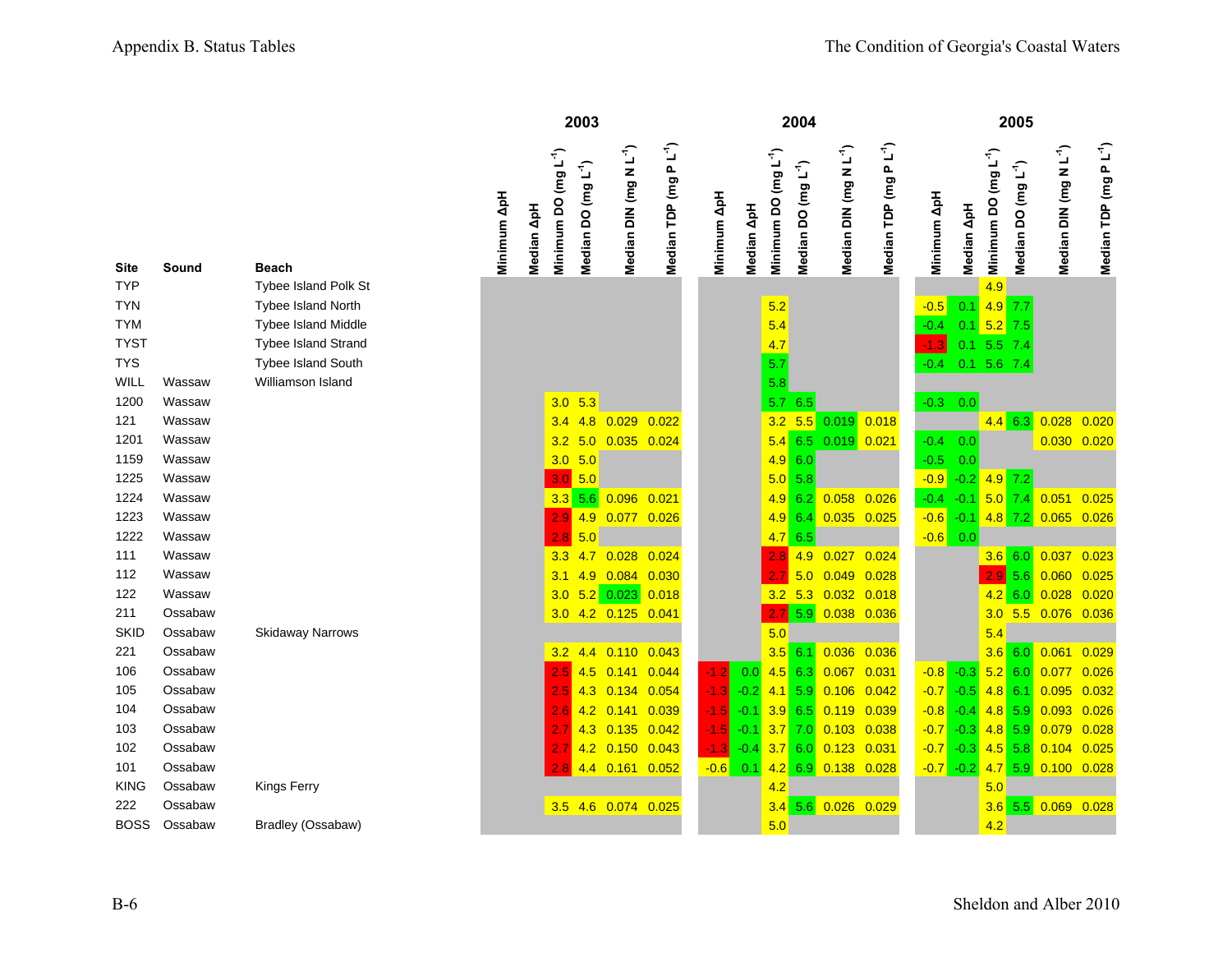|             |                |                           |             |                                                | 2003                            |                                    |                            |             |                |                                  | 2004                            |                                    |                         |             |                |                                  | 2005                            |                                    |                                    |
|-------------|----------------|---------------------------|-------------|------------------------------------------------|---------------------------------|------------------------------------|----------------------------|-------------|----------------|----------------------------------|---------------------------------|------------------------------------|-------------------------|-------------|----------------|----------------------------------|---------------------------------|------------------------------------|------------------------------------|
| Site        | Sound          | <b>Beach</b>              | Minimum ApH | Minimum DO (mg L <sup>-1</sup> )<br>Median ApH | Median DO (mg L <sup>-1</sup> ) | Median DIN (mg N L <sup>-1</sup> ) | P L'I<br>(mg<br>Median TDP | Minimum ApH | Median ApH     | Minimum DO (mg L <sup>-1</sup> ) | Median DO (mg L <sup>-1</sup> ) | Median DIN (mg N L <sup>-1</sup> ) | P L'Í<br>Median TDP (mg | Minimum ApH | Median ApH     | Minimum DO (mg L <sup>-1</sup> ) | Median DO (mg L <sup>-1</sup> ) | Median DIN (mg N L <sup>-1</sup> ) | Median TDP (mg P L <sup>-1</sup> ) |
| 212         | Ossabaw        |                           |             |                                                | 4.2                             | 0.108                              | 0.041                      |             |                | 3.0                              | 6.1                             | 0.067                              | 0.031                   |             |                | 3.5                              | 5.4                             | 0.089                              | 0.030                              |
| SOSS        | St. Catherines | South Ossabaw             |             |                                                |                                 |                                    |                            |             |                | 5.4                              |                                 |                                    |                         |             |                | 5.3                              |                                 |                                    |                                    |
| 3273        | St. Catherines |                           |             | 2.6                                            | 5.6                             |                                    |                            |             |                | $4.9$ 6.1                        |                                 |                                    |                         | $-0.4$      | $-0.2$         | 4.75.8                           |                                 |                                    |                                    |
| 3275        | St. Catherines |                           |             |                                                | 5.3<br>2.0 <sub>1</sub>         |                                    | $0.062$ $0.039$            |             |                |                                  | $4.9$ 5.7                       | 0.076 0.040                        |                         | $-0.4$      | $-0.3$ 3.8 5.8 |                                  |                                 | $0.072$ 0.040                      |                                    |
| 3255        | St. Catherines |                           |             | 2.4                                            | 5.5                             |                                    | 0.087 0.039                |             |                |                                  | $4.8$ 6.4                       | 0.064 0.044                        |                         | $-0.4$      | $-0.2$         | $4.1$ 5.7                        |                                 | 0.047 0.039                        |                                    |
| 3288        | St. Catherines |                           |             | 2.7                                            | 4.9                             |                                    |                            |             |                |                                  | $4.5$ 5.5                       |                                    |                         | $-0.5$      | $-0.3$         | $4.0$ 5.5                        |                                 |                                    |                                    |
| 3286        | St. Catherines |                           |             | 2.8                                            | 4.9                             |                                    | $0.136$ $0.042$            |             |                | 4.1                              | 5.0                             | 0.078 0.051                        |                         | $-0.7$      | $-0.3$         | $3.8$ 4.7                        |                                 | 0.081                              | 0.046                              |
| 3285        | St. Catherines |                           |             | 2.6                                            | 5.1                             | 0.157                              |                            |             |                | 4.2                              | 5.2                             | 0.085                              | 0.049                   | $-0.7$      | $-0.3$         |                                  | $4.0$ 5.2                       | 0.105                              | 0.044                              |
| 3319        | St. Catherines |                           |             | 2.6                                            | 5.5                             | $0.072$ 0.036                      |                            |             |                | 4.9                              | 5.5                             | $0.055$ $0.045$                    |                         | $-0.4$      | $-0.2$ 4.0 6.0 |                                  |                                 | $0.042$ 0.052                      |                                    |
| 3291        | St. Catherines |                           |             | 2.7                                            |                                 | 5.2 0.097 0.042                    |                            |             |                |                                  | $4.8$ 5.5                       | 0.054 0.050                        |                         | $-0.4$      | $-0.2$ 4.0 5.5 |                                  |                                 | $0.061$ $0.036$                    |                                    |
| 3249        | St. Catherines |                           |             | $2.2^{\circ}$                                  | 4.8                             |                                    |                            |             |                | 4.5                              | 5.2                             |                                    |                         | $-0.5$      | $-0.1$         | 4.0 5.9                          |                                 |                                    |                                    |
| 3242        | St. Catherines |                           |             |                                                | 1.9 <sup>°</sup>                | 4.6 0.144 0.062                    |                            |             |                | 3.9                              |                                 | 5.0 0.050 0.061                    |                         |             |                |                                  |                                 | $-0.6$ $-0.2$ 3.0 5.2 0.091        | 0.065                              |
| 411         | Sapelo         |                           |             | 3.1                                            |                                 | 4.4 0.042 0.036                    |                            |             |                | 2.9                              | 5.7                             | $0.026$ 0.037                      |                         |             |                |                                  |                                 | $2.9$ 5.4 0.058                    | 0.038                              |
| 4188        | Sapelo         |                           |             | $2.2^{\circ}$                                  | 4.9                             | $0.067$ 0.047                      |                            |             | $-0.6 - 0.3$   |                                  | 3.9 5.6                         | $0.061$ $0.041$                    |                         | $-0.7$      | $-0.3$         |                                  |                                 | 4.2 5.2 0.047 0.048                |                                    |
| 4190        | Sapelo         |                           |             | 2.9                                            | 5.1                             |                                    |                            | $-0.5$      | $-0.2$         | $3.9$ 6.3                        |                                 |                                    |                         | $-0.6$      | $-0.2$         | 4.76.4                           |                                 |                                    |                                    |
| 4191        | Sapelo         |                           |             | 3.1                                            | 4.4                             |                                    | $0.117$ $0.045$            | $-0.6$      | $-0.2$ 4.2 5.9 |                                  |                                 | $0.047$ 0.042                      |                         | $-0.6$      | $-0.2$ 4.5 6.3 |                                  |                                 | $0.050$ $0.042$                    |                                    |
| 4195        | Sapelo         |                           |             | 3.1                                            | 5.2                             |                                    |                            | $-0.4$      | 0.0            | $4.4$ 6.2                        |                                 |                                    |                         | $-0.7$      |                | $-0.2$ 5.0 5.8                   |                                 |                                    |                                    |
| 4186        | Sapelo         |                           |             | 3.2                                            | 5.0                             |                                    |                            | $-0.5$      | $-0.1$         | $4.8$ 6.1                        |                                 |                                    |                         | $-0.6$      | $-0.1$         | $4.8$ 5.8                        |                                 |                                    |                                    |
| 4187        | Sapelo         |                           |             | 2.7                                            | 4.7                             | $0.040$ 0.031                      |                            | $-0.5$      | $-0.2$         |                                  | $4.0$ 5.9                       | 0.049                              | 0.041                   | $-0.8$      | $-0.3$         | $3.9$ 5.1                        |                                 | 0.034 0.039                        |                                    |
| 4185        | Sapelo         |                           |             |                                                | 5.0<br>2.8                      |                                    |                            | $-0.5$      | $-0.2$         | $4.5$ 6.5                        |                                 |                                    |                         | $-0.8$      | $-0.2$         |                                  | $4.8$ 5.2                       |                                    |                                    |
| 4122        | Sapelo         |                           |             | 2.4                                            | 4.3                             |                                    |                            | $-0.6$      | $-0.3$         | $3.8$ 5.7                        |                                 |                                    |                         | $-0.9$      | $-0.4$         | $3.6$ 5.3                        |                                 |                                    |                                    |
| 4304        | Sapelo         |                           |             | 3.0                                            |                                 | 4.8 0.058                          | 0.044                      | $-0.6$      | $-0.2$         |                                  | $3.8$ 5.9                       | 0.053                              | 0.046                   | $-0.7$      | $-0.3$         | $4.0$ 5.6                        |                                 | $0.042$ $0.035$                    |                                    |
| 4330        | Sapelo         |                           |             | 3.2                                            | 4.9                             |                                    |                            | $-0.6$      | $-0.2$         | $4.6$ 6.2                        |                                 |                                    |                         | $-0.9$      | $-0.3$         | $4.2$ 5.6                        |                                 |                                    |                                    |
| 4400        | Sapelo         |                           |             | 3.0                                            | 4.9                             |                                    |                            | $-0.6$      | $-0.2$         | $4.8$ 6.0                        |                                 |                                    |                         | $-0.7$      | $-0.3$         | $4.6$ 5.5                        |                                 |                                    |                                    |
| 4305        | Sapelo         |                           |             | 3.2                                            | 4.7                             |                                    |                            | $-0.6$      | $-0.2$         | $4.8$ 6.1                        |                                 |                                    |                         | $-0.7$      | $-0.3$         | $4.7$ 5.9                        |                                 |                                    |                                    |
| 4184        | Sapelo         |                           |             |                                                |                                 | 3.0 4.9 0.058 0.044                |                            | $-0.7$      | $-0.3$         |                                  | $4.1$ 5.8                       | 0.048 0.048                        |                         | $-0.6$      | $-0.4$         |                                  | $4.3$ 5.5                       | 0.032 0.038                        |                                    |
| <b>CNBF</b> | Sapelo         | Contentment Bluff Sandbar |             |                                                |                                 |                                    |                            |             |                |                                  |                                 |                                    |                         |             |                | 3.5                              |                                 |                                    |                                    |
| DALL        | Sapelo         | Dallas Bluff Sandbar      |             |                                                |                                 |                                    |                            |             |                | 3.5                              |                                 |                                    |                         |             |                | 4.0                              |                                 |                                    |                                    |
| 4306        | Sapelo         |                           |             |                                                |                                 | 3.1 4.8 0.065 0.046                |                            | $-0.7$      | $-0.2$         |                                  | $4.5$ 5.9                       | $0.034$ $0.042$                    |                         | $-0.7$      | $-0.4$         |                                  |                                 | 4.4 5.8 0.037 0.029                |                                    |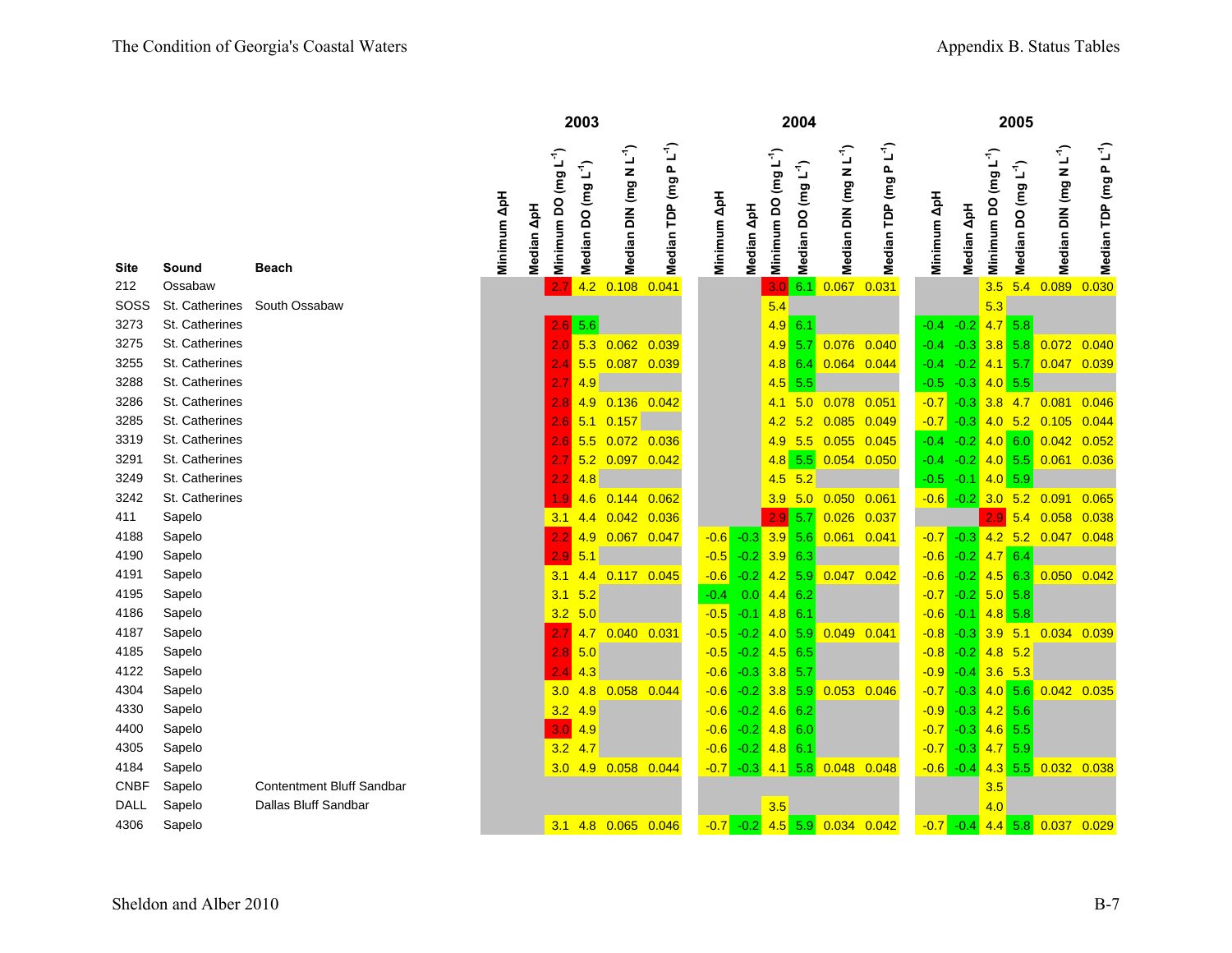|                 |          |                     |             |            |                              | 2003                            |                                    |                           |              |                          |                              | 2004                            |                                    |                             |                         |                |                            | 2005                |                                     |                                    |
|-----------------|----------|---------------------|-------------|------------|------------------------------|---------------------------------|------------------------------------|---------------------------|--------------|--------------------------|------------------------------|---------------------------------|------------------------------------|-----------------------------|-------------------------|----------------|----------------------------|---------------------|-------------------------------------|------------------------------------|
| Site            | Sound    | <b>Beach</b>        | Minimum ApH | Median ApH | (mg $L^{-1}$ )<br>Minimum DO | Median DO (mg L <sup>-1</sup> ) | Median DIN (mg N L <sup>-1</sup> ) | $PL^4)$<br>Median TDP (mg | Minimum ApH  | Median ApH               | (mg $L^{-1}$ )<br>Minimum DO | Median DO (mg L <sup>-1</sup> ) | Median DIN (mg N L <sup>-1</sup> ) | $PL^{-1}$<br>Median TDP (mg | Minimum ApH             | Median ApH     | $(mgL^{-1})$<br>Minimum DO | ٢Î<br>Median DO (mg | Median DIN (mg N L <sup>-1</sup> )  | Median TDP (mg P L <sup>-1</sup> ) |
| 4180            | Sapelo   |                     |             |            | 3.3                          | 4.9                             |                                    |                           | $-0.7$       | $-0.2$                   |                              | 4.360                           |                                    |                             | $-0.6$                  | $-0.3$         | $4.4$ 5.6                  |                     |                                     |                                    |
| 4120            | Sapelo   |                     |             |            | 3.0                          | 5.0                             |                                    |                           | $-0.5$       | $-0.1$                   | 4.3                          | 6.0                             |                                    |                             | $-0.6$                  | $-0.1$         | $4.2 \ 6.1$                |                     |                                     |                                    |
| 4092            | Sapelo   |                     |             |            | 3.3                          | 4.9                             | $0.083$ 0.036                      |                           |              | $-0.6 - 0.2 - 3.8$       |                              | 6.2                             | $0.062$ 0.041                      |                             | $-0.7 -0.3$             |                | $3.6$ 5.9                  |                     | $0.050$ $0.028$                     |                                    |
| 421             | Sapelo   |                     |             |            | 3.3                          | 4.4                             | $0.048$ 0.042                      |                           |              |                          | 2.9                          | 5.6                             | $0.032$ $0.035$                    |                             |                         |                |                            |                     | 3.2 5.4 0.067 0.035                 |                                    |
| 4179            | Sapelo   |                     |             |            | 3.2                          | 4.4                             |                                    |                           |              | $-0.5 -0.2$              | $3.9$ 6.3                    |                                 |                                    |                             | $-0.8 - 0.2$ 3.5 5.9    |                |                            |                     |                                     |                                    |
| 412             | Sapelo   |                     |             |            | 2.8                          |                                 | 4.3 0.110 0.039                    |                           |              |                          | 3.1                          |                                 | 5.2 0.049 0.029                    |                             |                         |                |                            |                     | 2.5 4.6 0.084 0.033                 |                                    |
| 4178            | Sapelo   |                     |             |            | 3.4                          | 4.4                             | 0.074 0.036                        |                           | $-0.9 - 0.3$ |                          |                              | $3.8$ 6.1                       | $0.058$ 0.045                      |                             | $-0.7 -0.4$             |                | $4.0$ 5.1                  |                     | $0.050$ $0.031$                     |                                    |
| 4197            | Sapelo   |                     |             |            | 3.1                          | 4.8                             |                                    |                           | $-0.8 - 0.4$ |                          | 4.2 6.0                      |                                 |                                    |                             | $-0.7 -0.4$             |                | $4.2$ 6.1                  |                     |                                     |                                    |
| 4196            | Sapelo   |                     |             |            | 2.9                          | 4.2                             |                                    |                           | $-1.0$       | $-0.3$                   | 4.0 6.1                      |                                 |                                    |                             | $-0.8 - 0.5$ 4.3 5.3    |                |                            |                     |                                     |                                    |
| 4177            | Sapelo   |                     |             |            | 3.2                          | 4.8                             |                                    |                           |              | $-0.8 - 0.3 - 3.9 - 5.9$ |                              |                                 |                                    |                             | $-0.7 -0.3 - 4.5 - 5.5$ |                |                            |                     |                                     |                                    |
| 422             | Sapelo   |                     |             |            | 3.4                          |                                 | 4.3 0.045 0.036                    |                           |              |                          |                              |                                 | 2.8 5.4 0.029 0.033                |                             |                         |                |                            | $3.2$ 5.8           | $0.057$ 0.028                       |                                    |
| 4123            | Sapelo   |                     |             |            | $3.6$ 4.5                    |                                 |                                    |                           |              | $-0.4 -0.1$              | $4.0\,6.3$                   |                                 |                                    |                             | $-0.5$ $-0.1$ 4.7 6.7   |                |                            |                     |                                     |                                    |
| <b>SAPC</b>     |          | Cabretta (Sapelo)   |             |            |                              |                                 |                                    |                           |              |                          | 2.7                          |                                 |                                    |                             |                         |                |                            |                     |                                     |                                    |
| <b>SAPN</b>     |          | Nanny Goat (Sapelo) |             |            |                              |                                 |                                    |                           |              |                          | 3.2                          |                                 |                                    |                             |                         |                |                            |                     |                                     |                                    |
| 4333            | Doboy    |                     |             |            |                              |                                 |                                    |                           | $-0.2$       | 0.0                      |                              | $4.6$ 6.6                       | $0.052$ $0.030$                    |                             |                         |                |                            |                     | $-0.5$ $-0.1$ 4.1 7.1 0.049         | 0.023                              |
| DB4             | Doboy    |                     |             |            | 3.3                          |                                 | 5.5 0.082 0.030                    |                           | $-0.5$       |                          |                              |                                 | $-0.1$ 4.6 6.4 0.044 0.031         |                             |                         |                |                            |                     | $-0.7$ $-0.1$ $4.9$ 6.8 0.045 0.026 |                                    |
| 4332            | Doboy    |                     |             |            | 3.5                          |                                 | 5.0 0.086 0.026                    |                           |              |                          |                              |                                 |                                    |                             |                         |                |                            |                     |                                     |                                    |
| 4356            | Doboy    |                     |             |            | 3.2                          | 4.1                             |                                    |                           |              |                          |                              |                                 |                                    |                             |                         |                |                            |                     |                                     |                                    |
| 4175            | Doboy    |                     |             |            | 3.2                          | 4.8                             | 0.085                              | 0.028                     | $-0.5$       | $-0.2$                   |                              | $3.6$ 6.3                       | 0.061                              | 0.033                       |                         |                |                            |                     | $-0.6$ $-0.1$ 4.1 5.8 0.051         | 0.022                              |
| DB <sub>6</sub> | Doboy    |                     |             |            | 3.1                          | 5.2                             | 0.094                              | 0.036                     | $-0.6$       | $-0.1$                   |                              | $4.1$ 5.8                       | $0.085$ 0.037                      |                             | $-0.5$                  | $-0.2$ 4.0 7.1 |                            |                     | 0.042                               | 0.028                              |
| DB <sub>5</sub> | Doboy    |                     |             |            | 3.3                          | 5.1                             | 0.087                              | 0.031                     | $-0.5 - 0.1$ |                          |                              | $4.3$ 5.7                       | 0.071                              | 0.029                       | $-0.8 - 0.1$ 4.7 7.1    |                |                            |                     | 0.054                               | 0.026                              |
| DB1             | Doboy    |                     |             |            | 3.9                          |                                 | 5.4 0.089                          | 0.030                     | $-0.4$       | 0.0                      | 4.5                          | 6.3                             | $0.095$ $0.030$                    |                             | $-0.5$                  | $-0.1$ 5.1 7.0 |                            |                     | 0.057                               | 0.025                              |
| DB <sub>2</sub> | Doboy    |                     |             |            | 3.5                          |                                 | 5.4 0.062 0.027                    |                           | $-0.3$       | 0.0                      |                              | $4.6$ 6.0                       | $0.056$ $0.028$                    |                             | $-1.0$                  |                | $0.0$ 5.6 7.1              |                     | 0.058                               | 0.025                              |
| DB <sub>3</sub> | Doboy    |                     |             |            | 3.3                          | 5.6                             | $0.060$ $0.024$                    |                           | $-0.4$       | 0.0                      |                              | $4.9$ 6.2                       | 0.063                              | 0.026                       | $-0.9$                  |                | $-0.1$ 5.5 6.7             |                     | 0.059                               | 0.025                              |
| 405             | Doboy    |                     |             |            |                              |                                 | 5.2 0.249 0.039                    |                           | $-0.7$       | $-0.5$                   |                              | $3.1\quad 5.5$                  | $0.139$ $0.035$                    |                             | $-0.8$                  |                | $-0.3$ 4.0 6.0             |                     | 0.175                               | 0.028                              |
| AS5             | Altamaha |                     |             |            | 3.6                          | 6.3                             | $0.160$ $0.028$                    |                           | $-0.4$       | 0.0                      |                              | $5.1 \ 6.7$                     | $0.122$ $0.029$                    |                             | $-0.6$                  | 0.0            | $5.0$ 7.4                  |                     | 0.077                               | 0.024                              |
| AS <sub>6</sub> | Altamaha |                     |             |            | 2.9                          | 5.6                             | 0.180 0.036                        |                           | $-0.3$       | 0.0                      |                              | $4.5$ 6.9                       | $0.225$ 0.035                      |                             | $-0.8$                  | 0.0            | $5.1$ 7.2                  |                     | 0.175                               | 0.021                              |
| AS1             | Altamaha |                     |             |            | 3.1                          | 5.8                             | 0.283                              | 0.039                     | $-0.6$       | 0.0                      |                              |                                 | 4.9 6.8 0.197 0.036                |                             | $-0.7$                  | $-0.1$         |                            |                     | $5.1$ 7.0 0.238                     | 0.029                              |
| 404             | Altamaha |                     |             |            | 2.8                          |                                 | $5.4$ 0.325 0.041                  |                           |              | $-0.6 -0.2 5.0 6.7$      |                              |                                 | $0.283$ 0.032                      |                             | $-0.5$                  | $-0.2$ 5.0 6.1 |                            |                     | $0.226$ 0.028                       |                                    |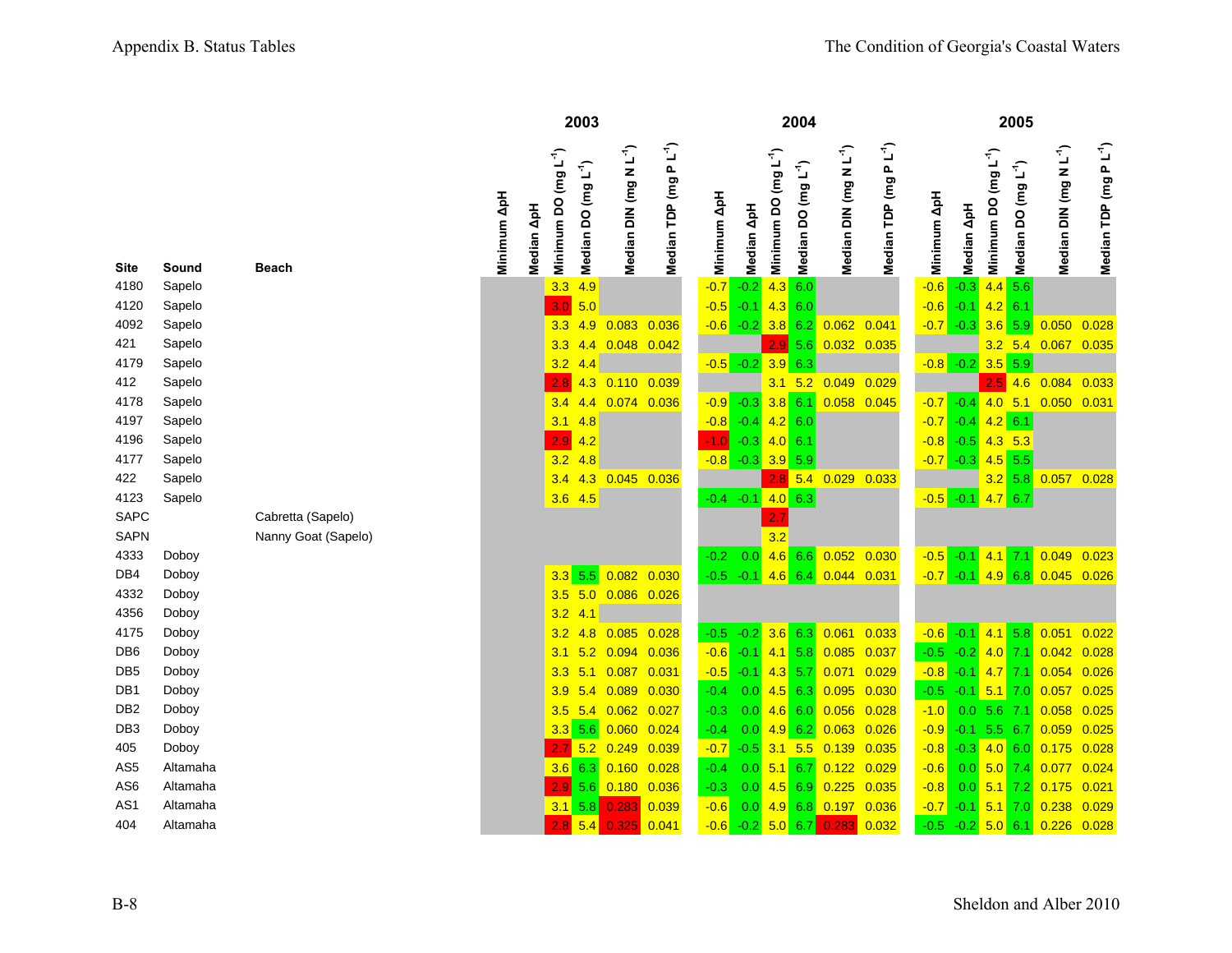|                 |            |                                  |             |                                                | 2003                            |                                    |                                   |             |             |                                  | 2004                            |                                    |                                    |                  |                        |                                               | 2005                |                                    |                             |
|-----------------|------------|----------------------------------|-------------|------------------------------------------------|---------------------------------|------------------------------------|-----------------------------------|-------------|-------------|----------------------------------|---------------------------------|------------------------------------|------------------------------------|------------------|------------------------|-----------------------------------------------|---------------------|------------------------------------|-----------------------------|
| <b>Site</b>     | Sound      | <b>Beach</b>                     | Minimum ApH | Minimum DO (mg L <sup>-1</sup> )<br>Median ApH | Median DO (mg L <sup>-1</sup> ) | Median DIN (mg N L <sup>-1</sup> ) | Median TDP (mg PL <sup>-1</sup> ) | Minimum ApH | Median ApH  | Minimum DO (mg L <sup>-1</sup> ) | Median DO (mg L <sup>-1</sup> ) | Median DIN (mg N L <sup>-1</sup> ) | Median TDP (mg P L <sup>-1</sup> ) | Minimum ApH      | $\Delta p$ H<br>Median | $($ mg L <sup>-1</sup><br><b>O</b><br>Minimum | ្ម<br>Median DO (mg | Median DIN (mg N L <sup>-1</sup> ) | $PL^{-1}$<br>Median TDP (mg |
| 401             | Altamaha   |                                  |             | 2.6                                            | 5.8                             | 0.322                              | 0.035                             | $-1.1$      | $-0.3$      | 5.2                              | 6.4                             | 0.257                              | 0.038                              | $-0.6$           | 0.0                    |                                               | $4.9$ 6.1           | 0.281                              | 0.029                       |
| 402             | Altamaha   |                                  |             | 2.8                                            | 5.7                             | 0.324                              | 0.033                             | $-0.9$      | $-0.4$      | 4.1                              | 6.3                             | 0.254                              | 0.034                              | $-0.7$           | 0.1                    |                                               | $4.9$ 6.2           | 0.285                              | 0.026                       |
| 403             | Altamaha   |                                  |             |                                                | 5.6<br>2.6                      | 0.323                              | 0.035                             | $-1.0$      | $-0.3$      | 4.2                              |                                 | $6.1$ 0.243                        | 0.038                              | $-0.7$           | 0.1                    |                                               | 5.0 6.2             | 0.275                              | 0.033                       |
| 406             | Altamaha   |                                  |             |                                                | 3.4<br>5.6                      |                                    | $0.282$ $0.037$                   | $-0.6$      | $-0.3$      |                                  | 3.962                           | 0.255                              | 0.031                              | $-0.8$           | $-0.1$                 |                                               | $4.6$ 6.5           | 0.230                              | 0.028                       |
| AS <sub>2</sub> | Altamaha   |                                  |             |                                                | $3.2$ 5.7                       |                                    | 0.309 0.037                       |             | $-0.4 -0.1$ |                                  |                                 | 4.4 6.2 0.197 0.039                |                                    | $-0.8 - 0.2$     |                        |                                               | $4.7$ 7.2           | 0.218 0.025                        |                             |
| <b>REIM</b>     | Altamaha   | Reimolds Pasture (Little Ssi)    |             |                                                |                                 |                                    |                                   |             |             | 4.5                              |                                 |                                    |                                    |                  |                        | 4.5                                           |                     |                                    |                             |
| AS4             | Altamaha   |                                  |             |                                                | $3.3$ 5.9                       | 0.230                              | 0.035                             | $-0.7$      |             |                                  |                                 | 0.0 5.7 6.3 0.155 0.031            |                                    | $-0.6$           | 0.0                    | $4.9$ 7.4                                     |                     | $0.152$ $0.022$                    |                             |
| AS3             | Altamaha   |                                  |             |                                                |                                 | 3.0 5.4 0.123 0.022                |                                   | $-0.4$      | 0.0         |                                  |                                 | $5.2$ 6.2 0.137                    | 0.025                              | $-0.7$           | 0.0                    |                                               | $4.6$ 7.2           | $0.055$ $0.021$                    |                             |
| <b>LSSI</b>     | Altamaha   | Little St. Simons                |             |                                                |                                 |                                    |                                   |             |             | 5.3                              |                                 |                                    |                                    |                  |                        |                                               |                     |                                    |                             |
| <b>PSPT</b>     | Hampton    | Pelican Spit (Off Sea Island)    |             |                                                |                                 |                                    |                                   |             |             | 5.4                              |                                 |                                    |                                    |                  |                        |                                               |                     |                                    |                             |
| 5236            | Hampton    |                                  |             |                                                |                                 |                                    |                                   |             |             |                                  |                                 |                                    |                                    |                  |                        | 6.2                                           |                     |                                    |                             |
| 5234            | Hampton    |                                  |             |                                                |                                 |                                    |                                   |             |             |                                  |                                 |                                    |                                    |                  |                        | 6.3                                           |                     |                                    |                             |
| 5233            | Hampton    |                                  |             |                                                |                                 |                                    |                                   |             |             |                                  |                                 |                                    |                                    |                  |                        | 5.6                                           |                     |                                    |                             |
| 5235            | Hampton    |                                  |             |                                                |                                 |                                    |                                   |             |             |                                  |                                 |                                    |                                    |                  |                        | 4.7                                           |                     |                                    |                             |
| 5303            | Hampton    |                                  |             |                                                |                                 |                                    |                                   |             |             |                                  |                                 |                                    |                                    |                  |                        | 4.7                                           |                     |                                    |                             |
| 5302            | Hampton    |                                  |             |                                                |                                 |                                    |                                   |             |             |                                  |                                 |                                    |                                    |                  |                        | 4.3                                           |                     |                                    |                             |
| 5301            | Hampton    |                                  |             |                                                |                                 |                                    |                                   |             |             |                                  |                                 |                                    |                                    |                  |                        | 4.3                                           |                     |                                    |                             |
| 5237            | Hampton    |                                  |             |                                                |                                 |                                    |                                   |             |             |                                  |                                 |                                    |                                    |                  |                        | 4.9                                           |                     |                                    |                             |
| 5238            | Hampton    |                                  |             |                                                |                                 |                                    |                                   |             |             |                                  |                                 |                                    |                                    |                  |                        | 4.3                                           |                     |                                    |                             |
| 5239<br>5240    | Hampton    |                                  |             |                                                |                                 |                                    |                                   |             |             |                                  |                                 |                                    |                                    |                  |                        | 4.1                                           |                     |                                    |                             |
| 5241            | Hampton    |                                  |             |                                                |                                 |                                    |                                   |             |             |                                  |                                 |                                    |                                    |                  |                        | 4.0                                           |                     |                                    |                             |
| <b>SEN</b>      | Hampton    | Sea Island North                 |             |                                                |                                 |                                    |                                   |             |             |                                  |                                 |                                    |                                    |                  |                        | 4.6                                           |                     |                                    |                             |
| <b>SES</b>      |            | Sea Island South                 |             |                                                |                                 |                                    |                                   |             |             | 4.3                              |                                 |                                    |                                    |                  |                        | 4.2                                           |                     |                                    |                             |
| SIN             | Hampton    | 12 St. Goulds Inlet (Ssi)        |             |                                                |                                 |                                    |                                   |             |             | 4.9<br>4.2                       |                                 |                                    |                                    |                  |                        | 3.8<br>2.8                                    | 6.8                 |                                    |                             |
| <b>SIM</b>      |            | East Beach Old Coast Guard (Ssi) |             |                                                |                                 |                                    |                                   |             |             |                                  |                                 |                                    |                                    | $-0.8$<br>$-0.4$ | 0.0                    | 2.                                            | 6.9                 |                                    |                             |
| <b>SIMA</b>     |            | Massengale (Ssi)                 |             |                                                |                                 |                                    |                                   |             |             | 4.3<br>5.1                       |                                 |                                    |                                    | $-0.3$           | 0.1<br>0.0             | $\overline{2}$ .                              | 6.9                 |                                    |                             |
| SIF             |            | 5Th St. Crossover (Ssi)          |             |                                                |                                 |                                    |                                   |             |             | 3.9                              |                                 |                                    |                                    | $-0.3$           |                        | $0.0$ 3.3 7.0                                 |                     |                                    |                             |
| SIS             | St. Simons | St. Simons Island Lighthouse     |             |                                                |                                 |                                    |                                   |             |             | 4.4                              |                                 |                                    |                                    | $-0.5$           | 0.0                    | 2.3                                           | 6.7                 |                                    |                             |
|                 |            |                                  |             |                                                |                                 |                                    |                                   |             |             |                                  |                                 |                                    |                                    |                  |                        |                                               |                     |                                    |                             |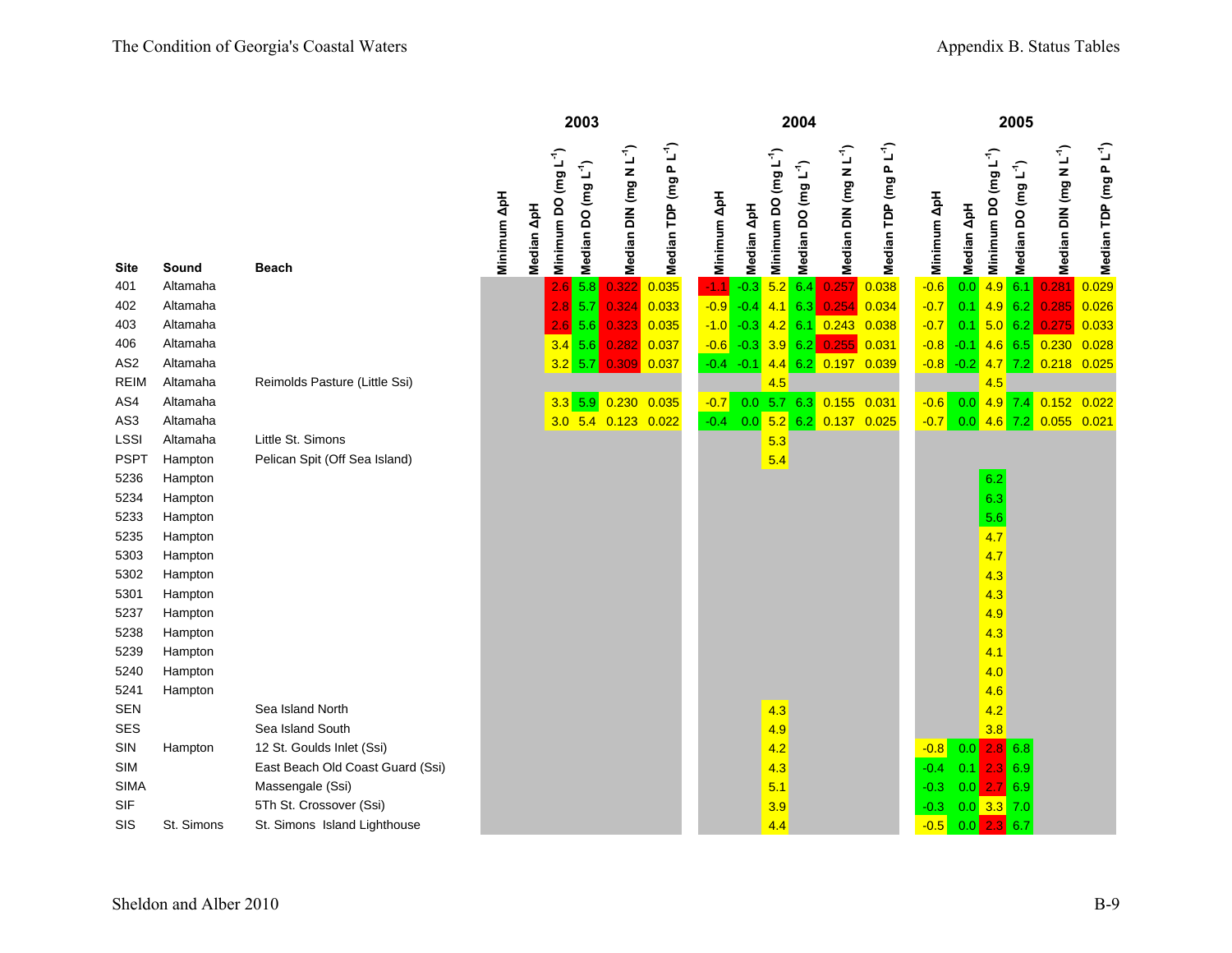|             |            |                                     |             |            |                                  | 2003                            |                                    |                           |             |            |                                  | 2004                            |                                    |                                    |             |            |                                  | 2005                            |                                          |                                   |
|-------------|------------|-------------------------------------|-------------|------------|----------------------------------|---------------------------------|------------------------------------|---------------------------|-------------|------------|----------------------------------|---------------------------------|------------------------------------|------------------------------------|-------------|------------|----------------------------------|---------------------------------|------------------------------------------|-----------------------------------|
| <b>Site</b> | Sound      | <b>Beach</b>                        | Minimum ApH | Median ApH | Minimum DO (mg L <sup>-1</sup> ) | Median DO (mg L <sup>-1</sup> ) | Median DIN (mg N L <sup>-1</sup> ) | $PL^4)$<br>Median TDP (mg | Minimum ApH | Median ApH | Minimum DO (mg L <sup>-1</sup> ) | Median DO (mg L <sup>-1</sup> ) | Median DIN (mg N L <sup>-1</sup> ) | Median TDP (mg P L <sup>-1</sup> ) | Minimum ApH | Median ApH | Minimum DO (mg L <sup>-1</sup> ) | Median DO (mg L <sup>-1</sup> ) | $\tilde{\mathbb{L}}$<br>Median DIN (mg N | Median TDP (mg PL <sup>-1</sup> ) |
| 721         | St. Simons |                                     |             |            | 2.5                              | 3.8                             | 0.136                              | 0.048                     |             |            | 3.5                              | 4.7                             | 0.100                              | 0.044                              |             |            | 2.8                              | 5.3                             | 0.097                                    | 0.035                             |
| 712         | St. Simons |                                     |             |            | 2.6                              |                                 | 4.0 0.118 0.044                    |                           |             |            | 3.5                              | 4.9                             | 0.086 0.037                        |                                    |             |            |                                  | 5.7                             | 0.090                                    | 0.035                             |
| 711         | St. Simons |                                     |             |            | 2.8                              |                                 | 4.2 0.158 0.040                    |                           |             |            | 3.6                              |                                 | 5.4 0.122 0.047                    |                                    |             |            | 2.8                              |                                 | 5.2 0.153 0.036                          |                                   |
| <b>BIRP</b> | St. Simons | Blythe Island Regional Park Sandbar |             |            |                                  |                                 |                                    |                           |             |            | 3.1                              |                                 |                                    |                                    |             |            | 2.6                              |                                 |                                          |                                   |
| 5198        | St. Simons |                                     |             |            | 2.4                              | 4.1                             | 0.203                              | 0.064                     |             |            | 3.5                              | 5.0                             | $0.102$ $0.050$                    |                                    |             |            | 3.9                              | 6.0                             | 0.122                                    | 0.046                             |
| 722         | St. Simons |                                     |             |            | 2.9                              | 4.1                             | $0.152$ 0.047                      |                           |             |            | 3.5                              |                                 | 5.2 0.121 0.052                    |                                    |             |            |                                  |                                 | 3.4 5.1 0.135 0.051                      |                                   |
| <b>JICC</b> | St. Simons | Jekyll Clam Creek                   |             |            |                                  |                                 |                                    |                           |             |            |                                  |                                 |                                    |                                    |             |            | 2.5                              |                                 |                                          |                                   |
| JIN         |            | Jekyll North At Dexter Lane         |             |            |                                  |                                 |                                    |                           |             |            | 5.0                              |                                 |                                    |                                    | $-0.5$      | 0.0        | $3.9$ 6.9                        |                                 |                                          |                                   |
| <b>JIWY</b> |            | Capt. Wylly (Jekyll) Near Beachview |             |            |                                  |                                 |                                    |                           |             |            | 5.2                              |                                 |                                    |                                    | $-0.4$      | 0.0        | $3.5$ 6.8                        |                                 |                                          |                                   |
| JIM         |            | Convention Center (Jekyll)          |             |            |                                  |                                 |                                    |                           |             |            | 4.9                              |                                 |                                    |                                    | $-0.7$      | 0.0        | $3.9$ 6.8                        |                                 |                                          |                                   |
| <b>JISD</b> |            | South Dunes (Jekyll)                |             |            |                                  |                                 |                                    |                           |             |            | 4.9                              |                                 |                                    |                                    | $-0.8$      |            | $0.0$ 3.9 6.8                    |                                 |                                          |                                   |
| <b>JIS</b>  | St. Andrew | 4H Camp (Jekyll)                    |             |            |                                  |                                 |                                    |                           |             |            | 4.2                              |                                 |                                    |                                    | $-1.2$      |            | $-0.1$ 3.5 6.9                   |                                 |                                          |                                   |
| <b>JISA</b> | St. Andrew | St. Andrews Picnic Area (Jekyll)    |             |            |                                  |                                 |                                    |                           |             |            | 3.7                              |                                 |                                    |                                    | $-1.8$      | $-0.1$     | 2.9                              | 6.3                             |                                          |                                   |
| 5069        | St. Andrew |                                     |             |            | 2.3                              |                                 | 4.3 0.120 0.050                    |                           |             |            | $4.5$ 5.5                        |                                 | 0.076 0.038                        |                                    |             |            | 5.1                              | 6.7                             | 0.089 0.051                              |                                   |
| 5200        | St. Andrew |                                     |             |            | 2.2                              | 4.2                             |                                    |                           |             |            | $4.5$ 5.6                        |                                 |                                    |                                    |             |            | $4.8$ 6.4                        |                                 |                                          |                                   |
| 5199        | St. Andrew |                                     |             |            | 2.2                              | 4.0                             | $0.137$ 0.047                      |                           |             |            | 4.1                              | 5.1                             | 0.097 0.045                        |                                    |             |            | 3.9                              | 6.4                             | $0.106$ $0.040$                          |                                   |
| 5322        | St. Andrew |                                     |             |            | 2.0                              | 3.9                             |                                    |                           |             |            | 4.0 5.5                          |                                 |                                    |                                    |             |            |                                  | $4.2$ 6.3                       |                                          |                                   |
| 5105        | St. Andrew |                                     |             |            | 2.2                              | 4.0                             |                                    |                           |             |            | $4.0$ 5.5                        |                                 |                                    |                                    |             |            |                                  | 4.0 6.3                         |                                          |                                   |
| 5357        | St. Andrew |                                     |             |            | 2.0                              | 3.9                             |                                    |                           |             |            | $3.5$ 5.7                        |                                 |                                    |                                    |             |            |                                  | $3.8\ 6.4$                      |                                          |                                   |
| 5358        | St. Andrew |                                     |             |            | 2.0                              | 3.8                             | $0.144$ 0.050                      |                           |             |            | 3.2                              | 5.3                             | 0.085                              | 0.061                              |             |            | 3.4                              | 6.0                             | $0.063$ $0.045$                          |                                   |
| 811         | St. Andrew |                                     |             |            | 2.7                              |                                 | 3.9 0.112 0.043                    |                           |             |            |                                  | $3.4$ 4.9                       | 0.094 0.036                        |                                    |             |            |                                  | $3.5$ 5.7                       | 0.098 0.029                              |                                   |
| 6201        | St. Andrew |                                     |             |            | 2.6                              | 4.7                             |                                    |                           |             |            | 5.0 6.1                          |                                 |                                    |                                    |             |            |                                  | $5.1$ 6.9                       |                                          |                                   |
| 5359        | St. Andrew |                                     |             |            | 2.2                              | 4.1                             | $0.160$ $0.064$                    |                           |             |            | 4.1                              | 5.3                             | $0.100$ $0.048$                    |                                    |             |            | 4.5                              | 6.6                             | $0.103$ 0.056                            |                                   |
| 6360        | St. Andrew |                                     |             |            | 2.0                              | 4.2                             |                                    |                           |             |            | $4.5$ 5.5                        |                                 |                                    |                                    |             |            |                                  | $3.4$ 6.6                       |                                          |                                   |
| 6361        | St. Andrew |                                     |             |            | 2.1                              | 3.9                             |                                    |                           |             |            | $4.2$ 5.6                        |                                 |                                    |                                    |             |            |                                  | $4.2$ 6.5                       |                                          |                                   |
| 822         | St. Andrew |                                     |             |            | 2.7                              |                                 | 4.2 0.063 0.036                    |                           |             |            |                                  | $3.1\quad 5.5$                  | $0.074$ 0.027                      |                                    |             |            | 3.7                              |                                 | 5.1 0.056 0.029                          |                                   |
| 6317        | St. Andrew |                                     |             |            | 2.7                              | 4.5                             |                                    |                           |             |            | 4.76.4                           |                                 |                                    |                                    |             |            |                                  | $5.2$ 7.0                       |                                          |                                   |
| 821         | St. Andrew |                                     |             |            | 2.8                              | 3.9                             | $0.113$ $0.030$                    |                           |             |            | 3.5                              | 4.7                             | $0.111$ $0.031$                    |                                    |             |            |                                  | $3.4$ 5.1                       | $0.093$ $0.027$                          |                                   |
| 6210        | St. Andrew |                                     |             |            | 2.1                              | 4.5                             |                                    |                           |             |            | $4.8$ 6.2                        |                                 |                                    |                                    |             |            |                                  | $5.1$ 6.9                       |                                          |                                   |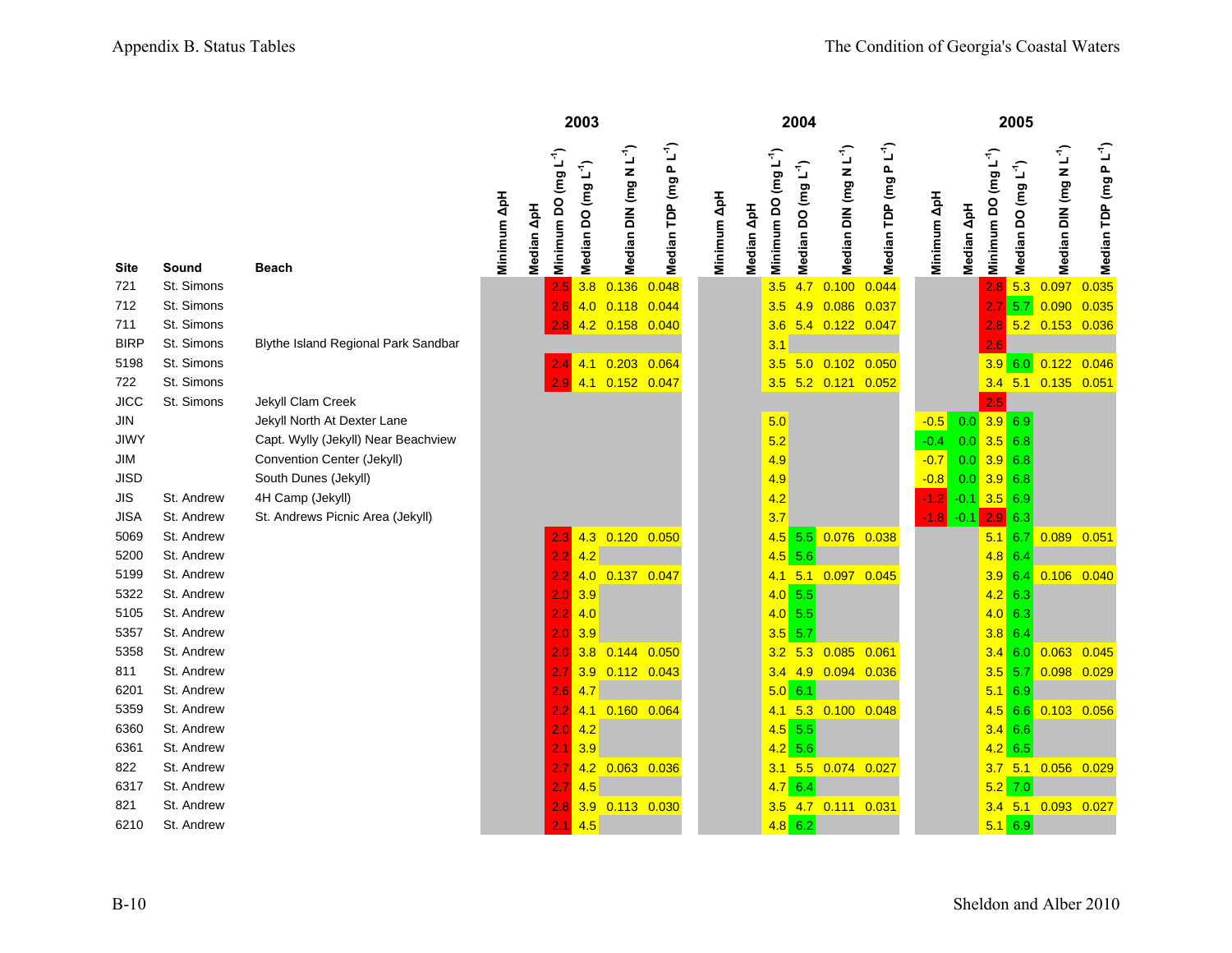|             |            |                       |             |            |                                  | 2003                            |                                    |                                    |             |            |                                  | 2004                            |                                    |                                    |             |            |                                  | 2005                            |                                    |                                    |
|-------------|------------|-----------------------|-------------|------------|----------------------------------|---------------------------------|------------------------------------|------------------------------------|-------------|------------|----------------------------------|---------------------------------|------------------------------------|------------------------------------|-------------|------------|----------------------------------|---------------------------------|------------------------------------|------------------------------------|
| <b>Site</b> | Sound      | <b>Beach</b>          | Minimum ApH | Median ApH | Minimum DO (mg L <sup>-1</sup> ) | Median DO (mg L <sup>-1</sup> ) | Median DIN (mg N L <sup>-1</sup> ) | $P L^{\uparrow}$<br>Median TDP (mg | Minimum ApH | Median ApH | Minimum DO (mg L <sup>-1</sup> ) | Median DO (mg L <sup>-1</sup> ) | Median DIN (mg N L <sup>-1</sup> ) | PL' <sup>1</sup><br>Median TDP (mg | Minimum ApH | Median ApH | Minimum DO (mg L <sup>-1</sup> ) | Median DO (mg L <sup>-1</sup> ) | Median DIN (mg N L <sup>-1</sup> ) | Median TDP (mg P L <sup>-1</sup> ) |
| 6411        | St. Andrew |                       |             |            | 2.2                              | 4.2                             |                                    |                                    |             |            | 4.8                              | 6.1                             |                                    |                                    |             |            | 4.6                              | 6.9                             |                                    |                                    |
| 6344        | St. Andrew |                       |             |            | 1.8                              |                                 | 4.0 0.111 0.038                    |                                    |             |            | 3.8                              | 5.6                             | $0.066$ $0.032$                    |                                    |             |            | 4.2                              | 6.7                             | 0.079 0.029                        |                                    |
| 6212        | St. Andrew |                       |             |            | 2.2                              | 4.4                             |                                    |                                    |             |            | 5.0 6.2                          |                                 |                                    |                                    |             |            |                                  | $5.1$ 7.0                       |                                    |                                    |
| 6300        | St. Andrew |                       |             |            | 1.9 <sup>°</sup>                 |                                 | 4.6 0.093 0.039                    |                                    |             |            | 4.6                              | 6.0                             | 0.058                              | 0.037                              |             |            | 4.6                              | 7.1                             | 0.084                              | 0.026                              |
| 812         | St. Andrew |                       |             |            | 2.9                              |                                 | 3.7 0.091 0.035                    |                                    |             |            | 3.3                              | 4.9                             | $0.044$ 0.032                      |                                    |             |            |                                  |                                 | 3.7 5.0 0.061 0.027                |                                    |
| <b>LCUM</b> | St. Andrew | Little Cumberland     |             |            |                                  |                                 |                                    |                                    |             |            | 4.4                              |                                 |                                    |                                    |             |            |                                  |                                 |                                    |                                    |
| <b>CUM</b>  |            | Cumberland (Sea Camp) |             |            |                                  |                                 |                                    |                                    |             |            | 4.7                              |                                 |                                    |                                    |             |            |                                  |                                 |                                    |                                    |
| 921         | Cumberland |                       |             |            |                                  | $2.9$ 4.1                       | $0.085$ 0.026                      |                                    |             |            | 3.7                              | 5.1                             | 0.050                              | 0.025                              |             |            | 3.5                              | 4.8                             | 0.049                              | 0.024                              |
| 922         | Cumberland |                       |             |            | 2.9                              |                                 | 4.4 0.078 0.025                    |                                    |             |            | 3.7                              | 5.1                             | $0.071$ 0.026                      |                                    |             |            | 3.6                              | 4.9                             | $0.053$ $0.020$                    |                                    |
| 6214        | Cumberland |                       |             |            | 1.8                              | 4.0                             |                                    |                                    |             |            |                                  | $4.5$ 5.8                       |                                    |                                    |             |            | 4.8                              | 7.0                             |                                    |                                    |
| 911         | Cumberland |                       |             |            | 2.7 <sub>2</sub>                 | 3.8                             | $0.087$ 0.033                      |                                    |             |            | 3.9                              | 4.7                             | $0.060$ $0.033$                    |                                    |             |            | 2.5                              | 4.7                             | $0.068$ $0.027$                    |                                    |
| 6323        | Cumberland |                       |             |            | $1.8$ 3.9                        |                                 |                                    |                                    |             |            |                                  | $4.4$ 5.8                       |                                    |                                    |             |            |                                  | $4.1$ 7.0                       |                                    |                                    |
| 6343        | Cumberland |                       |             |            | 1.8                              | 4.1                             |                                    |                                    |             |            | $4.6$ 5.6                        |                                 |                                    |                                    |             |            | 4.2                              | 6.8                             |                                    |                                    |
| 6213        | Cumberland |                       |             |            | 2.0                              | 4.2                             | $0.110$ $0.035$                    |                                    |             |            | 4.1                              | 5.8                             | 0.059 0.031                        |                                    |             |            | 4.6                              | 6.7                             | $0.053$ 0.027                      |                                    |
| 6412        | Cumberland |                       |             |            | $2.3 \, 4.5$                     |                                 |                                    |                                    |             |            | 4.8                              | 6.0                             |                                    |                                    |             |            | 4.6                              | 7.0                             |                                    |                                    |
| 6318        | Cumberland |                       |             |            | 2.1                              | 3.9                             |                                    |                                    |             |            | 3.9                              | 6.1                             |                                    |                                    |             |            |                                  | $4.6$ 6.8                       |                                    |                                    |
| 6217        | Cumberland |                       |             |            | $2.4$ 4.5                        |                                 |                                    |                                    |             |            | $4.8$ 6.4                        |                                 |                                    |                                    |             |            | 5.2                              | 7.1                             |                                    |                                    |
| 6216        | Cumberland |                       |             |            | 2.4                              | 4.5                             |                                    |                                    |             |            | 4.2                              | 6.3                             |                                    |                                    |             |            | 5.4                              | 7.0                             |                                    |                                    |
| 6215        | Cumberland |                       |             |            | 2.3                              | 4.3                             | 0.091                              | 0.035                              |             |            |                                  | $4.2 \ 6.1$                     | 0.061                              | 0.027                              |             |            | 5.0                              | 6.8                             | 0.041                              | 0.022                              |
| 6218        | Cumberland |                       |             |            | 2.4.                             | 4.5                             | 0.069                              | 0.032                              |             |            | 4.6                              | 6.5                             | 0.053                              | 0.026                              |             |            | 5.1                              | 7.0                             | 0.061                              | 0.027                              |
| 912         | Cumberland |                       |             |            |                                  | 3.8                             | 0.091                              | 0.038                              |             |            | 3.5                              | 5.0                             | $0.064$ 0.027                      |                                    |             |            | 3.5                              | 4.9                             | 0.053                              | 0.025                              |
| 306         | Cumberland |                       |             |            | $2.0\,$                          | 4.1                             | $0.114$ $0.032$                    |                                    | $-0.9$      | $-0.2$     | 3.4                              | 5.7                             | 0.118                              | 0.030                              | $-0.9$      | $-0.4$     |                                  | $3.2$ 5.7                       | 0.087                              | 0.031                              |
| 305         | Cumberland |                       |             |            |                                  | 3.6                             | $0.111$ $0.031$                    |                                    | $-1.5$      | $-0.2$     | 3.0                              |                                 | $5.1$ 0.116 0.028                  |                                    | $-0.6$      | $-0.1$     | 2.9                              | 5.7                             | 0.090                              | 0.024                              |
| 304         | Cumberland |                       |             |            | 1.9                              | 3.7                             | 0.111                              | 0.025                              | $-1.4$      | $-0.1$     |                                  |                                 | 2.9 5.1 0.124 0.031                |                                    | $-0.5$      | $-0.2$     |                                  | $2.9 \, 5.4$                    | 0.090                              | 0.027                              |
| 303         | Cumberland |                       |             |            | $2.0^{\circ}$                    | 3.6                             | 0.114                              | 0.025                              | $-0.9$      | $-0.1$     |                                  | $2.6$ 5.3                       | 0.122                              | 0.030                              | $-0.6$      | $-0.1$     | 2.9                              | 5.4                             | 0.082                              | 0.028                              |
| 302         | Cumberland |                       |             |            | 2.0 <sub>1</sub>                 | 3.8                             | $0.104$ 0.027                      |                                    | $-1.0$      | $-0.1$     |                                  |                                 | $2.5$ 5.4 0.134 0.033              |                                    | $-1.1$      | $-0.2$     | 2.9                              | 4.8                             | 0.077                              | 0.026                              |
| 301         | Cumberland |                       |             |            |                                  |                                 | 1.7 3.6 0.098 0.022                |                                    | $-1.3$      | 0.3        |                                  |                                 | 2.6 5.1 0.110 0.031                |                                    | $-1.2$      | $-0.3$     |                                  | $2.5$ 4.7                       | 0.085                              | 0.037                              |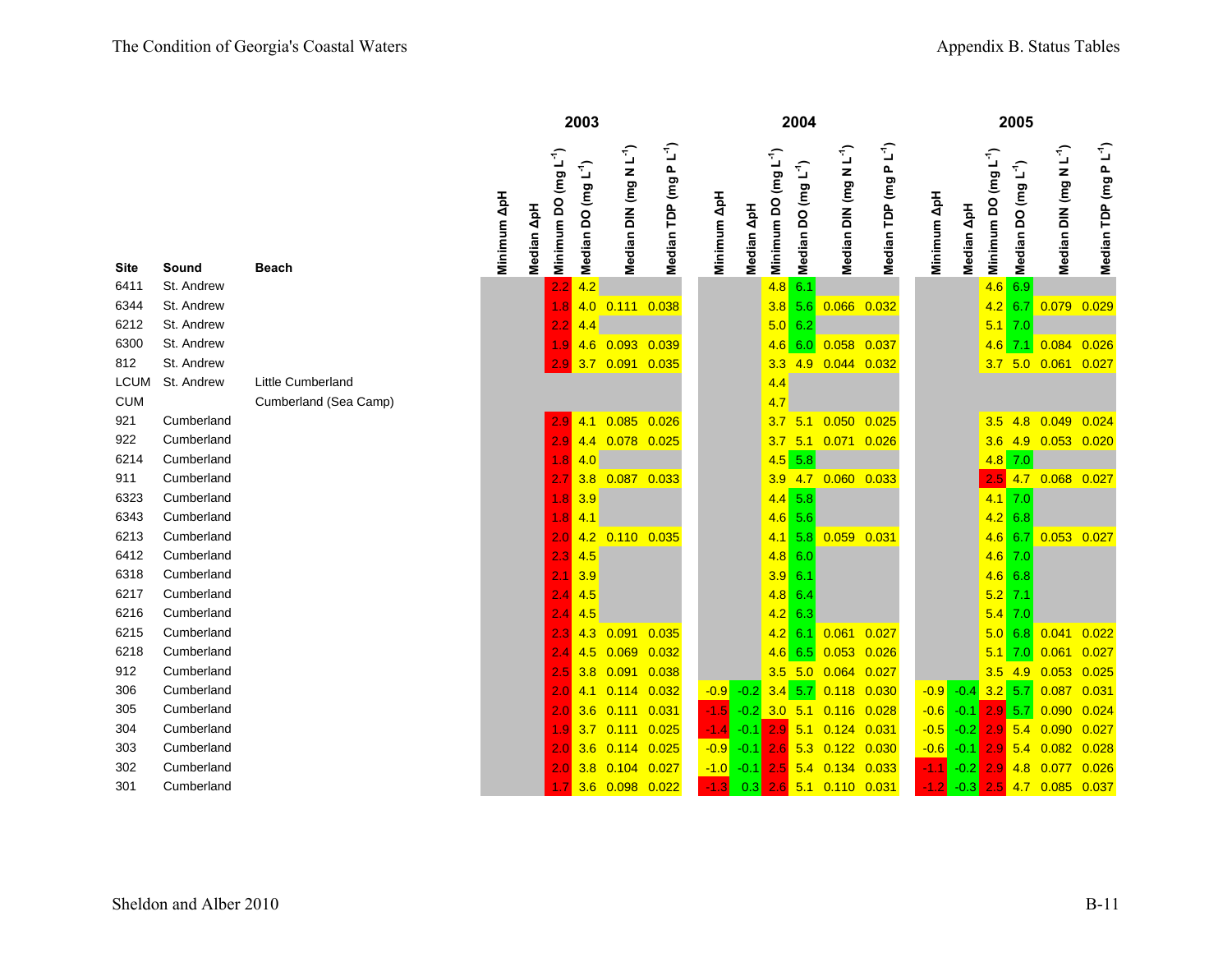|             |         |                         |             |            |                                  | 2006                            |                                    |                                   |             |            |                                  | 2007                            |                                    |                                   |             |            | 2008                                                                |                                    |                                   |
|-------------|---------|-------------------------|-------------|------------|----------------------------------|---------------------------------|------------------------------------|-----------------------------------|-------------|------------|----------------------------------|---------------------------------|------------------------------------|-----------------------------------|-------------|------------|---------------------------------------------------------------------|------------------------------------|-----------------------------------|
| Site        | Sound   | <b>Beach</b>            | Minimum ApH | Median ApH | Minimum DO (mg L <sup>-1</sup> ) | Median DO (mg L <sup>-1</sup> ) | Median DIN (mg N L <sup>-1</sup> ) | Median TDP (mg PL <sup>-1</sup> ) | Minimum ApH | Median ApH | Minimum DO (mg L <sup>-1</sup> ) | Median DO (mg L <sup>-1</sup> ) | Median DIN (mg N L <sup>-1</sup> ) | Median TDP (mg PL <sup>-1</sup> ) | Minimum ApH | Median ApH | Minimum DO (mg L <sup>-1</sup> )<br>Median DO (mg L <sup>-1</sup> ) | Median DIN (mg N L <sup>-1</sup> ) | Median TDP (mg PL <sup>-1</sup> ) |
| <b>TYP</b>  |         | Tybee Island Polk St    | $-0.7$      | 0.2        |                                  | $3.2 \overline{7.4}$            |                                    |                                   | $-0.6$      | 0.2        | $2.3 \ 5.8$                      |                                 |                                    |                                   | $-0.2$      | 0.1        | 3.1<br>4.7                                                          |                                    |                                   |
| TYN         |         | Tybee Island North      | $-0.6$      |            | $0.2$ 3.0 7.0                    |                                 |                                    |                                   | $-0.3$      |            | $0.2$ 3.5 6.0                    |                                 |                                    |                                   | $-0.3$      | 0.1        | $3.2$ 4.9                                                           |                                    |                                   |
| <b>TYM</b>  |         | Tybee Island Middle     | $-0.7$      |            | $0.2$ 2.9 7.0                    |                                 |                                    |                                   | $-0.3$      | 0.2        | 2.2 6.0                          |                                 |                                    |                                   | $-0.4$      | 0.1        | $2.9$ 5.2                                                           |                                    |                                   |
| <b>TYST</b> |         | Tybee Island Strand     | $-0.7$      |            | $0.2$ 3.2 6.8                    |                                 |                                    |                                   | $-0.2$      |            | $0.3$ 2.3 5.7                    |                                 |                                    |                                   | 0.0         | 0.1        | $2.7$ 4.9                                                           |                                    |                                   |
| <b>TYS</b>  |         | Tybee Island South      | $-0.6$      | 0.2        |                                  | $2.3 \ 6.9$                     |                                    |                                   | $-0.3$      |            | $0.2$ 3.3 5.7                    |                                 |                                    |                                   | $-0.6$      |            | $0.1$ 3.2 4.1                                                       |                                    |                                   |
| 1200        | Wassaw  |                         | $-0.3$      |            | 0.0 3.7                          | 6.4                             |                                    |                                   |             |            |                                  |                                 |                                    |                                   |             |            |                                                                     |                                    |                                   |
| 121         | Wassaw  |                         |             |            |                                  |                                 | $5.0$ 6.8 0.025 0.025              |                                   |             |            |                                  |                                 |                                    |                                   |             |            |                                                                     |                                    |                                   |
| 1201        | Wassaw  |                         | $-0.2$      | 0.0        |                                  | $3.5$ 6.0                       | 0.033 0.025                        |                                   |             |            |                                  |                                 |                                    |                                   |             |            |                                                                     |                                    |                                   |
| 1159        | Wassaw  |                         | $-0.2 -0.1$ |            |                                  | $3.6$ 5.7                       |                                    |                                   |             |            |                                  |                                 |                                    |                                   |             |            |                                                                     |                                    |                                   |
| 115         | Wassaw  |                         |             |            |                                  | $4.6$ 6.3                       | 0.034 0.031                        |                                   |             |            |                                  |                                 |                                    |                                   |             |            |                                                                     |                                    |                                   |
| 1225        | Wassaw  |                         | $-0.7$      | 0.0        |                                  | 3.360                           |                                    |                                   |             |            |                                  |                                 |                                    |                                   |             |            |                                                                     |                                    |                                   |
| 1224        | Wassaw  |                         | $-0.4$      | $-0.2$     |                                  | 3.960                           | 0.038 0.032                        |                                   |             |            |                                  |                                 |                                    |                                   |             |            |                                                                     |                                    |                                   |
| 1223        | Wassaw  |                         | $-0.4$      | $-0.2$     |                                  | 4.0 6.2                         | 0.036 0.029                        |                                   |             |            |                                  |                                 |                                    |                                   |             |            |                                                                     |                                    |                                   |
| 1222        | Wassaw  |                         | $-0.4 -0.2$ |            | 3.1                              | 5.5                             |                                    |                                   |             |            |                                  |                                 |                                    |                                   |             |            |                                                                     |                                    |                                   |
| 112         | Wassaw  |                         |             |            |                                  | $4.1 \ 6.6$                     | 0.055 0.030                        |                                   |             |            |                                  |                                 |                                    |                                   |             |            |                                                                     |                                    |                                   |
| 122         | Wassaw  |                         |             |            | 4.5                              | 6.6                             | 0.027                              | 0.029                             |             |            |                                  |                                 |                                    |                                   |             |            |                                                                     |                                    |                                   |
| 211         | Ossabaw |                         |             |            | 4.4                              | 6.8                             | 0.058 0.047                        |                                   |             |            |                                  |                                 |                                    |                                   |             |            |                                                                     |                                    |                                   |
| <b>SKID</b> | Ossabaw | <b>Skidaway Narrows</b> |             |            | 3.2                              |                                 |                                    |                                   |             |            | 2.9                              |                                 |                                    |                                   |             |            | 3.2                                                                 |                                    |                                   |
| 221         | Ossabaw |                         |             |            | 2.7                              | 6.2                             | $0.033$ $0.040$                    |                                   |             |            |                                  |                                 |                                    |                                   |             |            |                                                                     |                                    |                                   |
| 106         | Ossabaw |                         | $-0.4$      | $-0.1$     |                                  | $3.9$ 6.8                       | 0.077                              | 0.043                             |             |            |                                  |                                 |                                    |                                   |             |            |                                                                     |                                    |                                   |
| 105         | Ossabaw |                         | $-0.5$      | 0.0        |                                  | $3.8$ 6.6                       | 0.116                              | 0.042                             |             |            |                                  |                                 |                                    |                                   |             |            |                                                                     |                                    |                                   |
| 104         | Ossabaw |                         | $-0.4$      | 0.1        | $3.4$ 7.1                        |                                 | $0.092$ $0.034$                    |                                   |             |            |                                  |                                 |                                    |                                   |             |            |                                                                     |                                    |                                   |
| 103         | Ossabaw |                         | $-0.4$      | 0.0        |                                  | 4.066.9                         | 0.069 0.040                        |                                   |             |            |                                  |                                 |                                    |                                   |             |            |                                                                     |                                    |                                   |
| 102         | Ossabaw |                         | $-0.4$      | $-0.1$     |                                  | $4.5$ 7.1                       | 0.098 0.031                        |                                   |             |            |                                  |                                 |                                    |                                   |             |            |                                                                     |                                    |                                   |
| 101         | Ossabaw |                         | $-0.2$      | 0.4        |                                  | $4.7$ 7.6                       | $0.135$ 0.052                      |                                   |             |            |                                  |                                 |                                    |                                   |             |            |                                                                     |                                    |                                   |
| <b>KING</b> | Ossabaw | Kings Ferry             |             |            |                                  |                                 |                                    |                                   |             |            |                                  |                                 |                                    |                                   |             |            | 2.8                                                                 |                                    |                                   |
| 222         | Ossabaw |                         |             |            |                                  | $4.5$ 6.4                       | 0.031 0.035                        |                                   |             |            |                                  |                                 |                                    |                                   |             |            |                                                                     |                                    |                                   |
| <b>BOSS</b> | Ossabaw | Bradley (Ossabaw)       |             |            | 4.4                              |                                 |                                    |                                   |             |            | 5.9                              |                                 |                                    |                                   |             |            | 4.9                                                                 |                                    |                                   |
| 212         | Ossabaw |                         |             |            | 2.8                              |                                 | 6.6 0.043 0.042                    |                                   |             |            |                                  |                                 |                                    |                                   |             |            |                                                                     |                                    |                                   |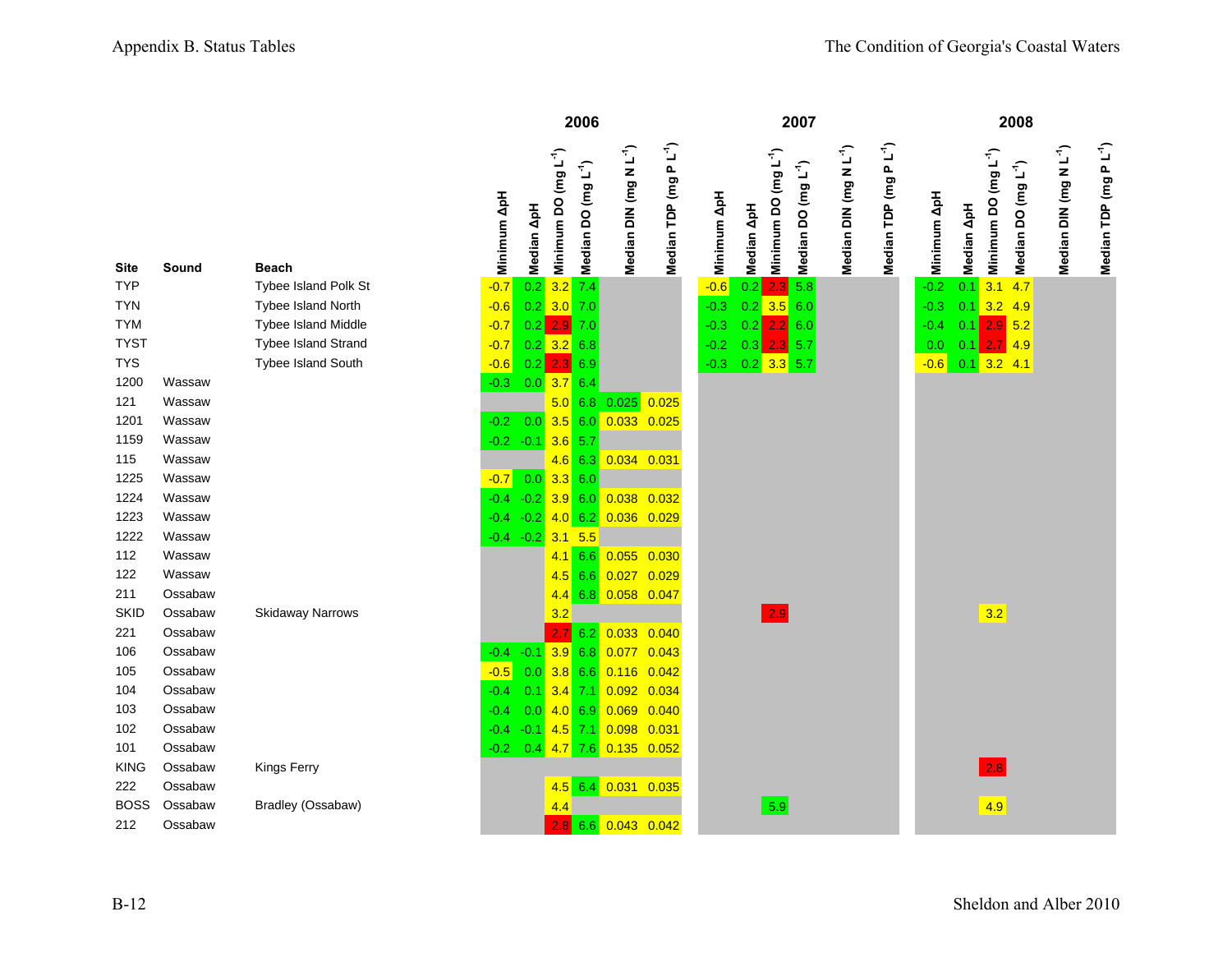|              |                  |                                  |                               |            |                                  | 2006                            |                                    |                                   |             |            |                                  | 2007                            |                                    |                                    |             |            |                                  | 2008                            |                                    |                                    |
|--------------|------------------|----------------------------------|-------------------------------|------------|----------------------------------|---------------------------------|------------------------------------|-----------------------------------|-------------|------------|----------------------------------|---------------------------------|------------------------------------|------------------------------------|-------------|------------|----------------------------------|---------------------------------|------------------------------------|------------------------------------|
| Site         | Sound            | <b>Beach</b>                     | Minimum ApH                   | Median ApH | Minimum DO (mg L <sup>-1</sup> ) | Median DO (mg L <sup>-1</sup> ) | Median DIN (mg N L <sup>-1</sup> ) | Median TDP (mg PL <sup>-1</sup> ) | Minimum ApH | Median ApH | Minimum DO (mg L <sup>-1</sup> ) | Median DO (mg L <sup>-1</sup> ) | Median DIN (mg N L <sup>-1</sup> ) | Median TDP (mg P L <sup>-1</sup> ) | Minimum ApH | Median ApH | Minimum DO (mg L <sup>-1</sup> ) | Median DO (mg L <sup>-1</sup> ) | Median DIN (mg N L <sup>-1</sup> ) | Median TDP (mg P L <sup>-1</sup> ) |
| SOSS         | St. Catherines   | South Ossabaw                    |                               |            | 5.4                              |                                 |                                    |                                   |             |            | 5.7                              |                                 |                                    |                                    |             |            | 5.3                              |                                 |                                    |                                    |
| 3273         | St. Catherines   |                                  | $-0.4$                        |            | $0.1$ 5.5 7.8                    |                                 |                                    |                                   |             |            |                                  |                                 |                                    |                                    |             |            |                                  |                                 |                                    |                                    |
| 3275         | St. Catherines   |                                  | $-0.5$                        |            |                                  |                                 | 0.0 5.5 7.0 0.033 0.039            |                                   |             |            |                                  |                                 |                                    |                                    |             |            |                                  |                                 |                                    |                                    |
| 3255         | St. Catherines   |                                  | $-0.4$                        |            |                                  |                                 | $0.0$ 5.3 7.8 0.019 0.040          |                                   |             |            |                                  |                                 |                                    |                                    |             |            |                                  |                                 |                                    |                                    |
| 3288         | St. Catherines   |                                  | $-0.6$                        | $-0.1$     | $5.2$ 7.2                        |                                 |                                    |                                   |             |            |                                  |                                 |                                    |                                    |             |            |                                  |                                 |                                    |                                    |
| 3286         | St. Catherines   |                                  | $-0.8$                        | $-0.3$     |                                  | $4.5$ 6.8                       | $0.044$ 0.046                      |                                   |             |            |                                  |                                 |                                    |                                    |             |            |                                  |                                 |                                    |                                    |
| 3285         | St. Catherines   |                                  | $-0.6$                        | $-0.3$     |                                  | $4.8$ 7.8                       | 0.041                              | 0.029                             |             |            |                                  |                                 |                                    |                                    |             |            |                                  |                                 |                                    |                                    |
| 3319         | St. Catherines   |                                  | $-0.5$                        | 0.0        | $5.0$ 7.8                        |                                 | $0.036$ $0.048$                    |                                   |             |            |                                  |                                 |                                    |                                    |             |            |                                  |                                 |                                    |                                    |
| 3291         | St. Catherines   |                                  | $-0.5$                        | $-0.1$     |                                  | $5.2$ 7.3                       | $0.030$ $0.052$                    |                                   |             |            |                                  |                                 |                                    |                                    |             |            |                                  |                                 |                                    |                                    |
| 3249         | St. Catherines   |                                  | $-0.3$                        | $-0.2$     | $4.6$ 7.4                        |                                 |                                    |                                   |             |            |                                  |                                 |                                    |                                    |             |            |                                  |                                 |                                    |                                    |
| 3242         | St. Catherines   |                                  |                               |            |                                  |                                 | 0.057 0.077                        |                                   |             |            |                                  |                                 |                                    |                                    |             |            |                                  |                                 |                                    |                                    |
| 411          | Sapelo           |                                  |                               |            |                                  | 2.9 6.2                         | 0.044 0.050                        |                                   |             |            |                                  |                                 |                                    |                                    |             |            |                                  |                                 |                                    |                                    |
| 4188         | Sapelo           |                                  | $-0.5$                        | $-0.4$     | 2.3                              | 6.5                             |                                    |                                   |             |            |                                  |                                 |                                    |                                    |             |            |                                  |                                 |                                    |                                    |
| 4190         | Sapelo           |                                  | $-0.4 -0.3$ 3.0 6.9           |            |                                  |                                 |                                    |                                   |             |            |                                  |                                 |                                    |                                    |             |            |                                  |                                 |                                    |                                    |
| 4191         | Sapelo           |                                  | $-0.3$                        |            | $-0.3$ 3.8 6.6                   |                                 |                                    |                                   |             |            |                                  |                                 |                                    |                                    |             |            |                                  |                                 |                                    |                                    |
| 4195         | Sapelo           |                                  | $-0.3$                        | $-0.1$     | $4.1$ 7.4                        |                                 |                                    |                                   |             |            |                                  |                                 |                                    |                                    |             |            |                                  |                                 |                                    |                                    |
| 4186         | Sapelo           |                                  | $-0.4$                        |            | $-0.1$ 4.1 7.0                   |                                 |                                    |                                   |             |            |                                  |                                 |                                    |                                    |             |            |                                  |                                 |                                    |                                    |
| 4187         | Sapelo           |                                  | $-0.4$                        | $-0.3$     | 2.769                            |                                 | 0.028                              | 0.054                             |             |            |                                  |                                 |                                    |                                    |             |            |                                  |                                 |                                    |                                    |
| 4185         | Sapelo           |                                  | $-0.5$                        |            | $-0.3$ 3.0 7.2                   |                                 |                                    |                                   |             |            |                                  |                                 |                                    |                                    |             |            |                                  |                                 |                                    |                                    |
| 4122         | Sapelo           |                                  | $-0.5$                        | $-0.4$     | $2.9$ 6.2                        |                                 |                                    |                                   |             |            |                                  |                                 |                                    |                                    |             |            |                                  |                                 |                                    |                                    |
| 4304<br>4330 | Sapelo<br>Sapelo |                                  | $-0.5$                        |            | $-0.2$ 3.1 6.4                   |                                 |                                    |                                   |             |            |                                  |                                 |                                    |                                    |             |            |                                  |                                 |                                    |                                    |
| 4305         | Sapelo           |                                  | $-0.5$<br>$-0.5 -0.3$ 3.1 7.0 |            | $-0.2$ 3.6 6.5                   |                                 |                                    |                                   |             |            |                                  |                                 |                                    |                                    |             |            |                                  |                                 |                                    |                                    |
| 4184         | Sapelo           |                                  | $-0.5 - 0.4$                  |            | 2.766                            |                                 |                                    |                                   |             |            |                                  |                                 |                                    |                                    |             |            |                                  |                                 |                                    |                                    |
| <b>CNBF</b>  | Sapelo           | <b>Contentment Bluff Sandbar</b> |                               |            | 3.0                              |                                 |                                    |                                   |             |            | 3.6                              |                                 |                                    |                                    |             |            | 3.5                              |                                 |                                    |                                    |
| DALL         | Sapelo           | Dallas Bluff Sandbar             |                               |            | 3.1                              |                                 |                                    |                                   |             |            | 2.7                              |                                 |                                    |                                    |             |            | 3.8                              |                                 |                                    |                                    |
| 4306         | Sapelo           |                                  | $-0.4$                        | $-0.3$     | 3.0 6.7                          |                                 |                                    |                                   |             |            |                                  |                                 |                                    |                                    |             |            |                                  |                                 |                                    |                                    |
| 4180         | Sapelo           |                                  | $-0.4$                        |            | $-0.3$ 3.8 7.3                   |                                 |                                    |                                   |             |            |                                  |                                 |                                    |                                    |             |            |                                  |                                 |                                    |                                    |
| 4120         | Sapelo           |                                  | $-0.4 -0.1$ 4.8 7.2           |            |                                  |                                 |                                    |                                   |             |            |                                  |                                 |                                    |                                    |             |            |                                  |                                 |                                    |                                    |
|              |                  |                                  |                               |            |                                  |                                 |                                    |                                   |             |            |                                  |                                 |                                    |                                    |             |            |                                  |                                 |                                    |                                    |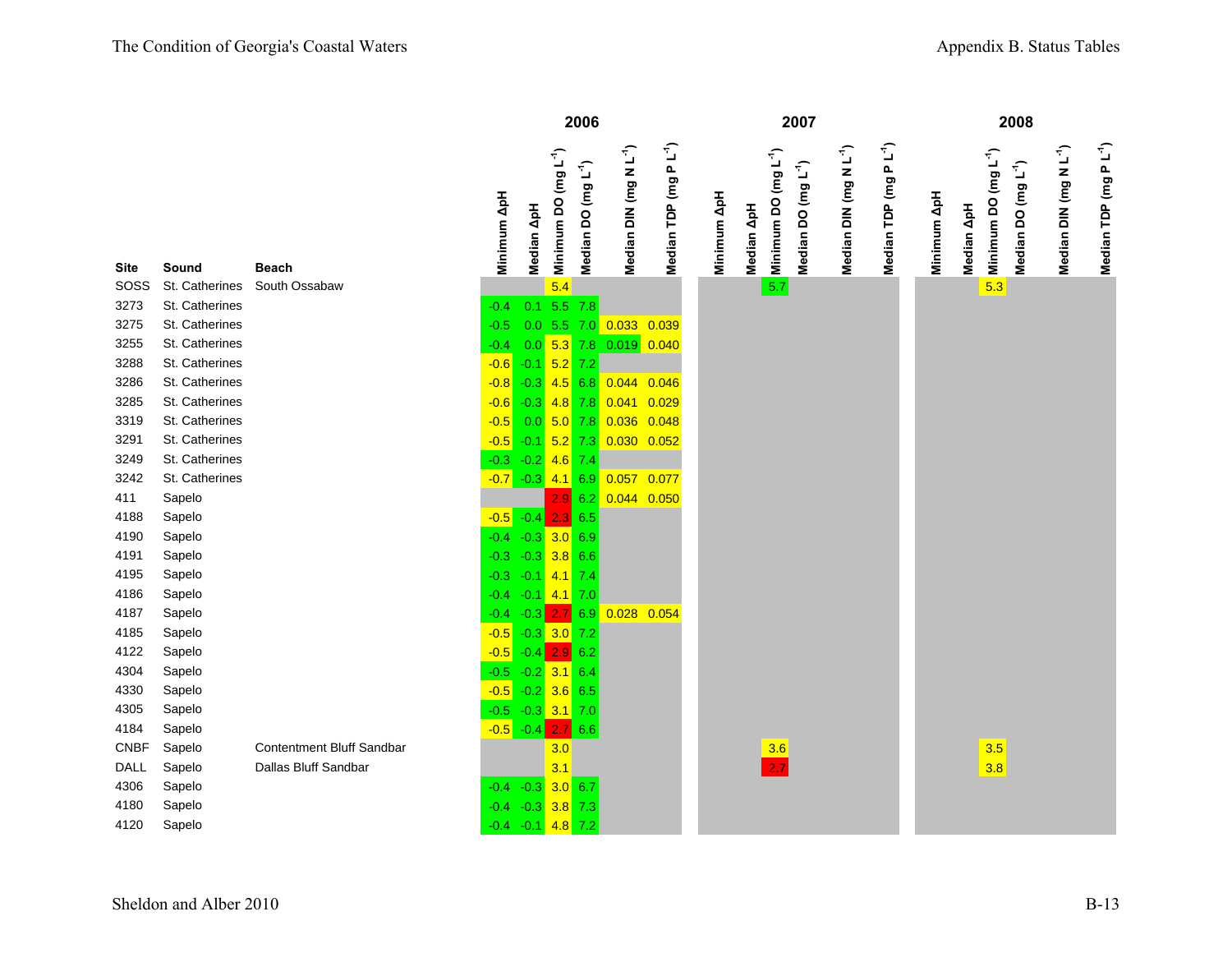|                 |          |                               |             |                          |                                  | 2006                            |                                                                            |                                   |             |            |                                  | 2007                            |                                    |                                   |             |            |                                  | 2008                            |                                    |                                    |
|-----------------|----------|-------------------------------|-------------|--------------------------|----------------------------------|---------------------------------|----------------------------------------------------------------------------|-----------------------------------|-------------|------------|----------------------------------|---------------------------------|------------------------------------|-----------------------------------|-------------|------------|----------------------------------|---------------------------------|------------------------------------|------------------------------------|
| Site            | Sound    | <b>Beach</b>                  | Minimum ApH | Median ApH               | Minimum DO (mg L <sup>-1</sup> ) | Median DO (mg L <sup>-1</sup> ) | Median DIN (mg N L <sup>-1</sup> )                                         | Median TDP (mg PL <sup>-1</sup> ) | Minimum ApH | Median ApH | Minimum DO (mg L <sup>-1</sup> ) | Median DO (mg L <sup>-1</sup> ) | Median DIN (mg N L <sup>-1</sup> ) | Median TDP (mg PL <sup>-1</sup> ) | Minimum ApH | Median ApH | Minimum DO (mg L <sup>-1</sup> ) | Median DO (mg L <sup>-1</sup> ) | Median DIN (mg N L <sup>-1</sup> ) | Median TDP (mg P L <sup>-1</sup> ) |
| 4092            | Sapelo   |                               |             | $-0.4 -0.3$              |                                  | 4.0 6.6                         | 0.042                                                                      | 0.042                             |             |            |                                  |                                 |                                    |                                   |             |            |                                  |                                 |                                    |                                    |
| 421             | Sapelo   |                               |             |                          | 2.9                              | 6.0                             | 0.039 0.046                                                                |                                   |             |            |                                  |                                 |                                    |                                   |             |            |                                  |                                 |                                    |                                    |
| 4179            | Sapelo   |                               |             | $-0.5 - 0.3 - 4.6 - 6.7$ |                                  |                                 |                                                                            |                                   |             |            |                                  |                                 |                                    |                                   |             |            |                                  |                                 |                                    |                                    |
| 412             | Sapelo   |                               |             |                          | 2.9                              | 6.0                             | 0.069 0.047                                                                |                                   |             |            |                                  |                                 |                                    |                                   |             |            |                                  |                                 |                                    |                                    |
| 4178            | Sapelo   |                               |             | $-0.6 - 0.4 - 3.3 - 6.3$ |                                  |                                 |                                                                            |                                   |             |            |                                  |                                 |                                    |                                   |             |            |                                  |                                 |                                    |                                    |
| 4197            | Sapelo   |                               |             | $-0.5 -0.4$ 4.0 6.4      |                                  |                                 |                                                                            |                                   |             |            |                                  |                                 |                                    |                                   |             |            |                                  |                                 |                                    |                                    |
| 4196            | Sapelo   |                               |             | $-0.5 - 0.4$ 3.4 6.4     |                                  |                                 |                                                                            |                                   |             |            |                                  |                                 |                                    |                                   |             |            |                                  |                                 |                                    |                                    |
| 4177            | Sapelo   |                               |             | $-0.5$ $-0.4$ 3.8 6.7    |                                  |                                 |                                                                            |                                   |             |            |                                  |                                 |                                    |                                   |             |            |                                  |                                 |                                    |                                    |
| 422             | Sapelo   |                               |             |                          |                                  | $3.4$ 6.3                       | $0.035$ $0.042$                                                            |                                   |             |            |                                  |                                 |                                    |                                   |             |            |                                  |                                 |                                    |                                    |
| 4123            | Sapelo   |                               |             | $-0.4 -0.1$              | $4.6$ 7.1                        |                                 |                                                                            |                                   |             |            |                                  |                                 |                                    |                                   |             |            |                                  |                                 |                                    |                                    |
| 4333            | Doboy    |                               | $-0.2$      | 0.1                      | $5.1$ 7.5                        |                                 |                                                                            |                                   |             |            |                                  |                                 |                                    |                                   |             |            |                                  |                                 |                                    |                                    |
| DB4             | Doboy    |                               | $-0.3$      | 0.0                      |                                  | $4.9$ 7.3                       | $0.035$ $0.046$                                                            |                                   |             |            |                                  |                                 |                                    |                                   |             |            |                                  |                                 |                                    |                                    |
| 4175            | Doboy    |                               | $-0.3$      | $-0.2$                   | $4.3$ 6.9                        |                                 |                                                                            |                                   |             |            |                                  |                                 |                                    |                                   |             |            |                                  |                                 |                                    |                                    |
| DB <sub>6</sub> | Doboy    |                               | $-0.4$      | $-0.1$                   |                                  |                                 | 4.2 7.1 0.042 0.049                                                        |                                   |             |            |                                  |                                 |                                    |                                   |             |            |                                  |                                 |                                    |                                    |
| DB <sub>5</sub> | Doboy    |                               | $-0.5$      | $-0.1$                   |                                  |                                 | 4.4 7.3 0.052 0.048                                                        |                                   |             |            |                                  |                                 |                                    |                                   |             |            |                                  |                                 |                                    |                                    |
| DB <sub>1</sub> | Doboy    |                               | $-0.5$      | 0.0                      |                                  |                                 | 5.0 7.3 0.040 0.049                                                        |                                   |             |            |                                  |                                 |                                    |                                   |             |            |                                  |                                 |                                    |                                    |
| DB <sub>2</sub> | Doboy    |                               | $-0.2$      | 0.0                      |                                  |                                 | 4.8 6.9 0.032 0.045                                                        |                                   |             |            |                                  |                                 |                                    |                                   |             |            |                                  |                                 |                                    |                                    |
| DB <sub>3</sub> | Doboy    |                               | $-0.2$      | 0.0                      |                                  |                                 | 4.6 7.1 0.028 0.044                                                        |                                   |             |            |                                  |                                 |                                    |                                   |             |            |                                  |                                 |                                    |                                    |
| 405             | Doboy    |                               | $-0.6$      | $-0.1$                   |                                  |                                 | 4.5 7.1 0.219 0.041                                                        |                                   |             |            |                                  |                                 |                                    |                                   |             |            |                                  |                                 |                                    |                                    |
| AS <sub>5</sub> | Altamaha |                               | $-0.2$      | 0.0                      |                                  |                                 | 4.8 7.2 0.080 0.046                                                        |                                   |             |            |                                  |                                 |                                    |                                   |             |            |                                  |                                 |                                    |                                    |
| AS <sub>6</sub> | Altamaha |                               | $-0.1$      | 0.1                      |                                  |                                 | 4.5 7.2 0.139 0.042                                                        |                                   |             |            |                                  |                                 |                                    |                                   |             |            |                                  |                                 |                                    |                                    |
| AS1             | Altamaha |                               | 0.0         |                          |                                  |                                 | $0.3$ 4.7 7.3 0.280 0.051                                                  |                                   |             |            |                                  |                                 |                                    |                                   |             |            |                                  |                                 |                                    |                                    |
| 404             | Altamaha |                               | $-0.5$      |                          | $0.3$ 5.0 7.3                    |                                 | $\begin{array}{ c c c c c }\n\hline\n0.333 & 0.045 \\ \hline\n\end{array}$ |                                   |             |            |                                  |                                 |                                    |                                   |             |            |                                  |                                 |                                    |                                    |
| 401             | Altamaha |                               | $-0.3$      |                          | $0.3$ 4.2 7.6                    |                                 | $\begin{array}{ c c c c c }\n\hline\n0.357 & 0.052 \\ \hline\n\end{array}$ |                                   |             |            |                                  |                                 |                                    |                                   |             |            |                                  |                                 |                                    |                                    |
| 402             | Altamaha |                               | $-0.6$      | 0.5                      | $4.7$ 7.3                        |                                 | $\begin{array}{ c c c c c }\n\hline\n0.283 & 0.044 \\ \hline\n\end{array}$ |                                   |             |            |                                  |                                 |                                    |                                   |             |            |                                  |                                 |                                    |                                    |
| 403             | Altamaha |                               | $-0.6$      |                          |                                  |                                 | $0.3$ 4.4 7.3 0.351 0.050                                                  |                                   |             |            |                                  |                                 |                                    |                                   |             |            |                                  |                                 |                                    |                                    |
| 406             | Altamaha |                               | $-0.2$      | 0.1                      |                                  | $3.9$ 7.3                       | 0.320                                                                      | 0.046                             |             |            |                                  |                                 |                                    |                                   |             |            |                                  |                                 |                                    |                                    |
| AS <sub>2</sub> | Altamaha |                               | $-0.3$      | 0.1                      |                                  |                                 | 4.4 7.3 0.229 0.048                                                        |                                   |             |            |                                  |                                 |                                    |                                   |             |            |                                  |                                 |                                    |                                    |
| <b>REIM</b>     | Altamaha | Reimolds Pasture (Little Ssi) |             |                          | 3.7                              |                                 |                                                                            |                                   |             |            | 4.6                              |                                 |                                    |                                   |             |            | 4.2                              |                                 |                                    |                                    |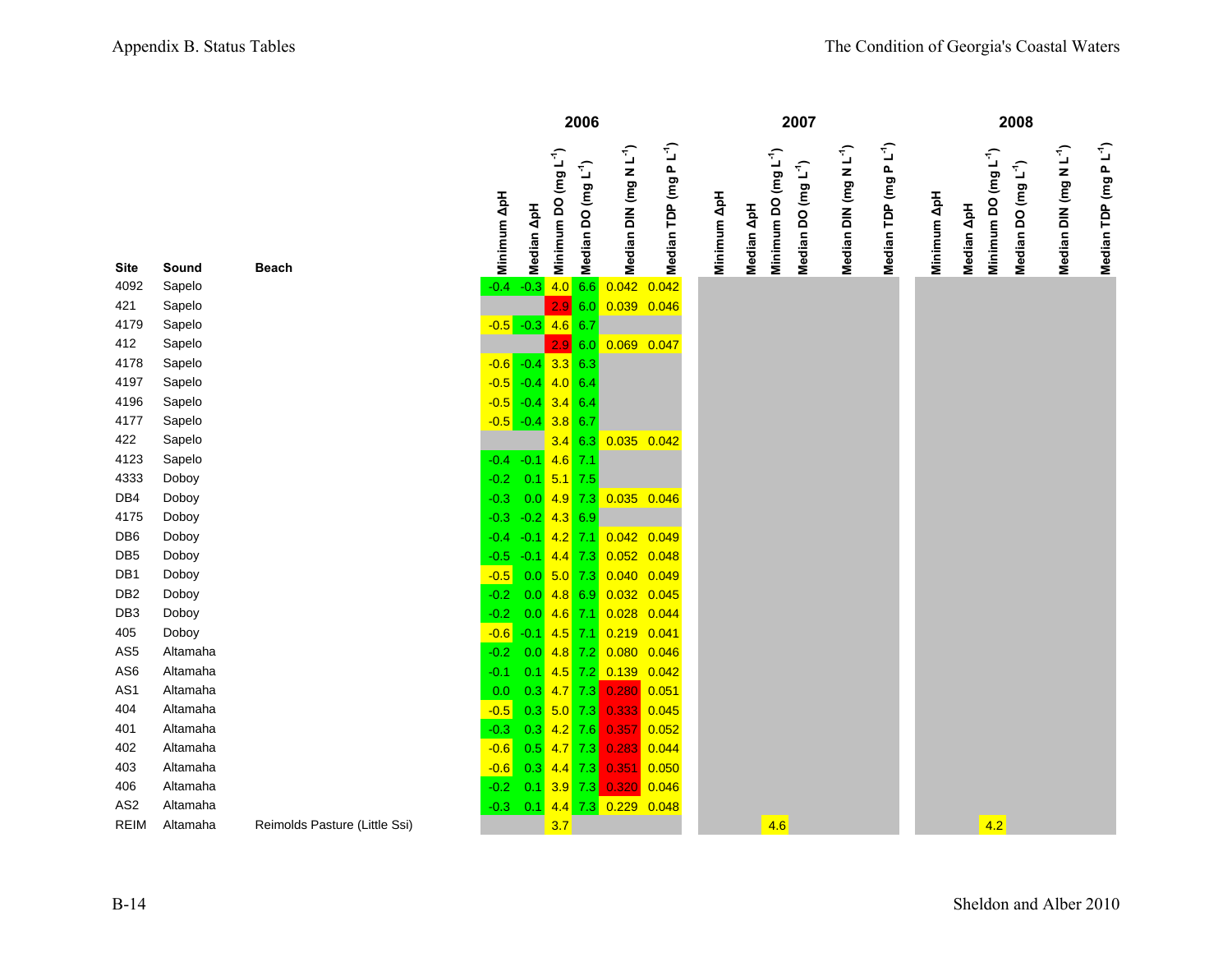|                 |            |                                     |              |                           |                                  | 2006                                                        |                                    |                           |             |            |                                  | 2007                            |                                    |                                   |             |                                                | 2008                            |                                    |                                    |
|-----------------|------------|-------------------------------------|--------------|---------------------------|----------------------------------|-------------------------------------------------------------|------------------------------------|---------------------------|-------------|------------|----------------------------------|---------------------------------|------------------------------------|-----------------------------------|-------------|------------------------------------------------|---------------------------------|------------------------------------|------------------------------------|
| <b>Site</b>     | Sound      | <b>Beach</b>                        | Minimum ApH  | $\mathbf{A}$ pH<br>Median | Minimum DO (mg L <sup>-1</sup> ) | Median DO (mg L <sup>-1</sup> )                             | Median DIN (mg N L <sup>-1</sup> ) | $PL^4)$<br>Median TDP (mg | Minimum ApH | Median ApH | Minimum DO (mg L <sup>-1</sup> ) | Median DO (mg L <sup>-1</sup> ) | Median DIN (mg N L <sup>-1</sup> ) | Median TDP (mg PL <sup>-1</sup> ) | Minimum ApH | Minimum DO (mg L <sup>-1</sup> )<br>Median ApH | Median DO (mg L <sup>-1</sup> ) | Median DIN (mg N L <sup>-1</sup> ) | Median TDP (mg P L <sup>-1</sup> ) |
| AS4             | Altamaha   |                                     | $-0.3$       | 0.0                       |                                  | $4.4$ 7.5                                                   | 0.124                              | 0.049                     |             |            |                                  |                                 |                                    |                                   |             |                                                |                                 |                                    |                                    |
| AS <sub>3</sub> | Altamaha   |                                     | $-0.2$       | 0.0                       |                                  | $4.9$ 7.3                                                   | 0.072 0.048                        |                           |             |            |                                  |                                 |                                    |                                   |             |                                                |                                 |                                    |                                    |
| 5236            | Hampton    |                                     | $-0.1$       | 0.1                       |                                  | $4.2$ 6.5                                                   |                                    |                           |             |            |                                  |                                 |                                    |                                   |             |                                                |                                 |                                    |                                    |
| 5234            | Hampton    |                                     | $-0.3$       | 0.2                       | 4.366.4                          |                                                             |                                    |                           |             |            |                                  |                                 |                                    |                                   |             |                                                |                                 |                                    |                                    |
| 5233            | Hampton    |                                     | $-0.3$       | 0.0                       | $4.2$ 6.7                        |                                                             |                                    |                           |             |            |                                  |                                 |                                    |                                   |             |                                                |                                 |                                    |                                    |
| 5235            | Hampton    |                                     | $-0.5$       | $-0.1$                    |                                  | $4.2$ 6.0                                                   |                                    |                           |             |            |                                  |                                 |                                    |                                   |             |                                                |                                 |                                    |                                    |
| 5303            | Hampton    |                                     | $-0.9$       | $-0.2$                    | 3.76.1                           |                                                             |                                    |                           |             |            |                                  |                                 |                                    |                                   |             |                                                |                                 |                                    |                                    |
| 5302            | Hampton    |                                     | $-0.6$       | $-0.4$                    |                                  | $3.4$ 5.6                                                   |                                    |                           |             |            |                                  |                                 |                                    |                                   |             |                                                |                                 |                                    |                                    |
| 5301            | Hampton    |                                     | $-0.6$       | $-0.4$                    | $3.6$ 6.1                        |                                                             |                                    |                           |             |            |                                  |                                 |                                    |                                   |             |                                                |                                 |                                    |                                    |
| 5237            | Hampton    |                                     | $-0.3$       |                           | $0.0$ 3.8 6.3                    |                                                             |                                    |                           |             |            |                                  |                                 |                                    |                                   |             |                                                |                                 |                                    |                                    |
| 5238            | Hampton    |                                     | $-0.6$       |                           | $-0.4$ 3.4 5.8                   |                                                             |                                    |                           |             |            |                                  |                                 |                                    |                                   |             |                                                |                                 |                                    |                                    |
| 5239            | Hampton    |                                     | $-0.6$       | $-0.5$ 2.9 5.6            |                                  |                                                             |                                    |                           |             |            |                                  |                                 |                                    |                                   |             |                                                |                                 |                                    |                                    |
| 5240            | Hampton    |                                     | $-0.6$       |                           | $-0.3$ 3.2 5.9                   |                                                             |                                    |                           |             |            |                                  |                                 |                                    |                                   |             |                                                |                                 |                                    |                                    |
| 5241            | Hampton    |                                     | $-0.7$       | $-0.2$ 3.5 5.5            |                                  |                                                             |                                    |                           |             |            |                                  |                                 |                                    |                                   |             |                                                |                                 |                                    |                                    |
| <b>SEN</b>      |            | Sea Island North                    |              |                           | 3.4                              |                                                             |                                    |                           |             |            | 5.3                              |                                 |                                    |                                   |             | 5.2                                            |                                 |                                    |                                    |
| SES             |            | Sea Island South                    |              |                           | 3.6                              |                                                             |                                    |                           |             |            | 5.4                              |                                 |                                    |                                   |             | 5.6                                            |                                 |                                    |                                    |
| SIN             | Hampton    | 12 St. Goulds Inlet (Ssi)           | $-0.3$       | 0.0                       |                                  | 2.9 6.6                                                     |                                    |                           | $-0.6$      | 0.1        | 4.0 6.1                          |                                 |                                    |                                   | $-0.7$      | 0.2                                            | $4.3$ 6.1                       |                                    |                                    |
| <b>SIM</b>      |            | East Beach Old Coast Guard (Ssi)    | $-0.3$       | 0.1                       |                                  | $3.5$ 6.9                                                   |                                    |                           | $-0.8$      | 0.1        | $4.2$ 6.5                        |                                 |                                    |                                   | $-0.7$      | $0.3$ 4.3 6.3                                  |                                 |                                    |                                    |
| <b>SIMA</b>     |            | Massengale (Ssi)                    | $-0.2$       |                           | $0.2$ 3.3 6.7                    |                                                             |                                    |                           | $-0.6$      | 0.1        | $4.4 \ 6.4$                      |                                 |                                    |                                   | $-1.0$      | $0.3$ 4.3 6.3                                  |                                 |                                    |                                    |
| <b>SIF</b>      |            | 5Th St. Crossover (Ssi)             | $-0.2$       | 0.1                       |                                  | $3.3$ 6.5                                                   |                                    |                           | $-0.6$      | 0.1        | $4.6$ 6.2                        |                                 |                                    |                                   | $-0.6$      | $0.2$ 4.5 6.2                                  |                                 |                                    |                                    |
| SIS             | St. Simons | St. Simons Island Lighthouse        | $-0.4$       |                           | $0.0$ 3.6 6.9                    |                                                             |                                    |                           | $-1.7$      | 0.0        | $4.3$ 6.4                        |                                 |                                    |                                   | $-1.7$      | $0.2$ 4.0 6.1                                  |                                 |                                    |                                    |
| 721             | St. Simons |                                     |              |                           |                                  | $3.4 \ 6.5$                                                 | $0.090$ $0.046$                    |                           |             |            |                                  |                                 |                                    |                                   |             |                                                |                                 |                                    |                                    |
| 712             | St. Simons |                                     |              |                           |                                  |                                                             | 3.6 5.3 0.070 0.056                |                           |             |            |                                  |                                 |                                    |                                   |             |                                                |                                 |                                    |                                    |
| 711             | St. Simons |                                     |              |                           |                                  | $3.5$ 5.9                                                   | 0.143 0.059                        |                           |             |            |                                  |                                 |                                    |                                   |             |                                                |                                 |                                    |                                    |
| <b>BIRP</b>     | St. Simons | Blythe Island Regional Park Sandbar |              |                           | 3.2                              |                                                             |                                    |                           |             |            | 3.2                              |                                 |                                    |                                   |             | 2.3                                            |                                 |                                    |                                    |
| 5198            | St. Simons |                                     | $-0.6 - 0.4$ |                           |                                  | $\begin{array}{ c c c }\n \hline\n 3.8 & 7.5\n \end{array}$ | 0.079 0.080                        |                           |             |            |                                  |                                 |                                    |                                   |             |                                                |                                 |                                    |                                    |
| 722             | St. Simons |                                     |              |                           |                                  | $3.6$ 6.3                                                   | 0.126 0.069                        |                           |             |            |                                  |                                 |                                    |                                   |             |                                                |                                 |                                    |                                    |
| <b>JICC</b>     | St. Simons | Jekyll Clam Creek                   | $-0.7$       | $-0.1$                    |                                  | $3.1 \ 6.2$                                                 |                                    |                           | $-0.6$      | 0.0        | 4.0 6.0                          |                                 |                                    |                                   | $-0.9$      | $0.1$ 3.6 6.1                                  |                                 |                                    |                                    |
| <b>JIN</b>      |            | Jekyll North At Dexter Lane         | $-0.3$       | 0.2                       |                                  | $4.6$ 6.2                                                   |                                    |                           | $-0.2$      | 0.1        | 4.76.3                           |                                 |                                    |                                   | $-0.8$      | $0.2$ 4.5 6.2                                  |                                 |                                    |                                    |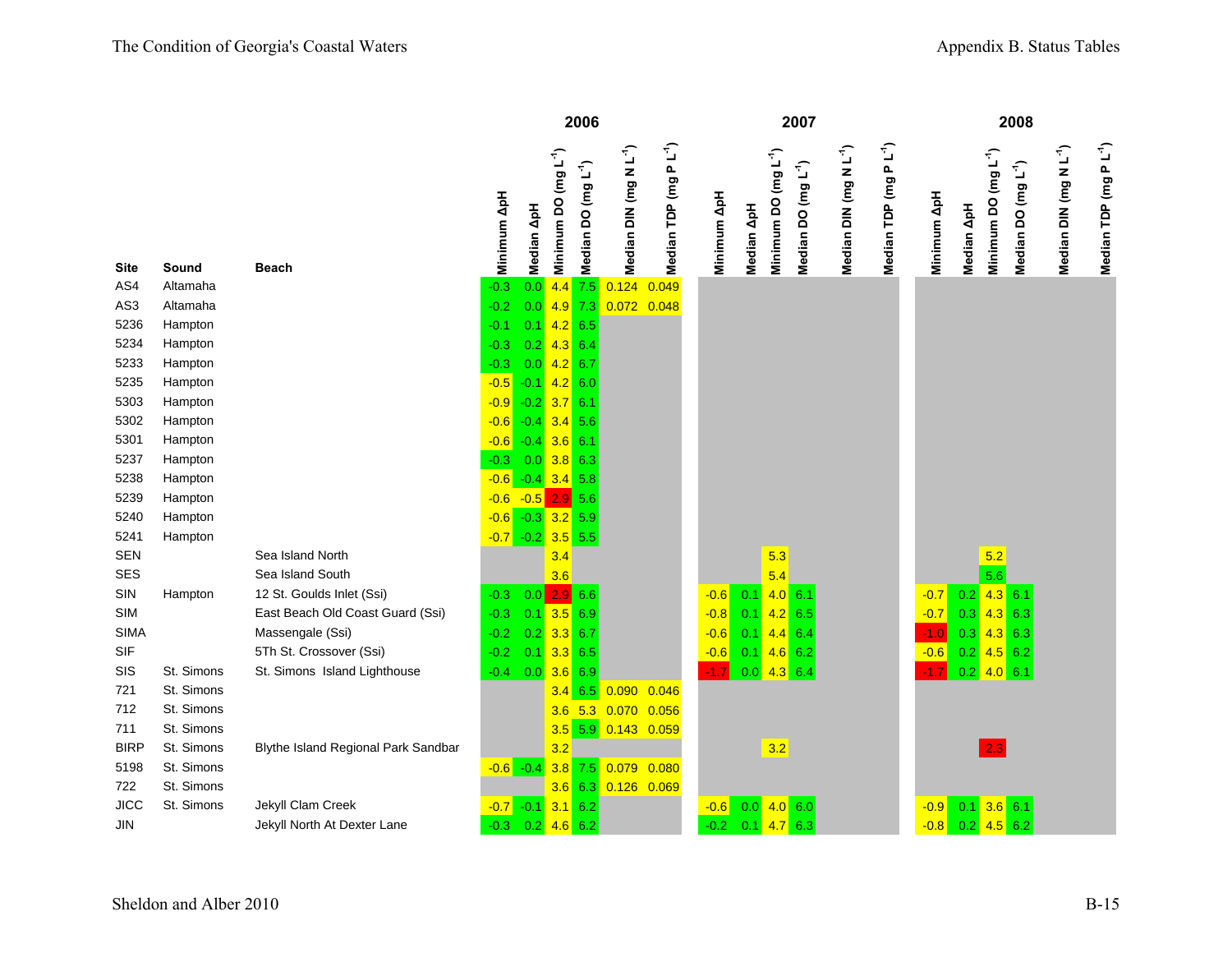|             |                          |                                     |                       |                     |                                  | 2006                            |                                    |                                   |             |                   |                                  | 2007                            |                                    |                      |             |            | 2008                                                                |                                    |                                    |
|-------------|--------------------------|-------------------------------------|-----------------------|---------------------|----------------------------------|---------------------------------|------------------------------------|-----------------------------------|-------------|-------------------|----------------------------------|---------------------------------|------------------------------------|----------------------|-------------|------------|---------------------------------------------------------------------|------------------------------------|------------------------------------|
| <b>Site</b> | Sound                    | <b>Beach</b>                        | Minimum ApH           | Median ApH          | Minimum DO (mg L <sup>-1</sup> ) | Median DO (mg L <sup>-1</sup> ) | Median DIN (mg N L <sup>-1</sup> ) | Median TDP (mg PL <sup>-1</sup> ) | Minimum ApH | <b>Median ApH</b> | Minimum DO (mg L <sup>-1</sup> ) | Median DO (mg L <sup>-1</sup> ) | Median DIN (mg N L <sup>-1</sup> ) | Median TDP (mg PL-1) | Minimum ApH | Median ApH | Minimum DO (mg L <sup>-1</sup> )<br>Median DO (mg L <sup>-1</sup> ) | Median DIN (mg N L <sup>-1</sup> ) | Median TDP (mg P L <sup>-1</sup> ) |
| <b>JIWY</b> |                          | Capt. Wylly (Jekyll) Near Beachview | $-0.2$                | 0.2                 | $4.4$ 6.5                        |                                 |                                    |                                   | $-0.4$      | 0.1               | 4.76.3                           |                                 |                                    |                      | $-1.8$      | 0.3        | 4.76.4                                                              |                                    |                                    |
| JIM         |                          | Convention Center (Jekyll)          | $-0.2$                | 0.1                 | 4.06.4                           |                                 |                                    |                                   | $-0.2$      | 0.1               | 5.0 6.4                          |                                 |                                    |                      | $-0.9$      | 0.3        | $4.5$ 6.5                                                           |                                    |                                    |
| JISD        |                          | South Dunes (Jekyll)                | $-0.2$                | 0.1                 | $4.0\ 6.2$                       |                                 |                                    |                                   | $-0.2$      | 0.1               | 4.76.4                           |                                 |                                    |                      | $-0.8$      |            | $0.2$ 4.2 6.3                                                       |                                    |                                    |
| JIS         | St. Andrew               | 4H Camp (Jekyll)                    | $-0.3$                | 0.1                 | $3.6$ 6.5                        |                                 |                                    |                                   | $-0.2$      | 0.1               | $4.8$ 6.4                        |                                 |                                    |                      | $-0.8$      |            | $0.2$ 4.1 6.3                                                       |                                    |                                    |
| <b>JISA</b> | St. Andrew               | St. Andrews Picnic Area (Jekyll)    | $-0.5$                | 0.0                 | $3.0\ 6.4$                       |                                 |                                    |                                   | $-0.7$      |                   | $-0.1$ 4.0 6.0                   |                                 |                                    |                      | $-1.1$      |            | $0.1$ 3.6 6.2                                                       |                                    |                                    |
| 5069        | St. Andrew               |                                     | $-0.3$                | $-0.1$              |                                  | $4.5$ 7.2                       | 0.049 0.049                        |                                   |             |                   |                                  |                                 |                                    |                      |             |            |                                                                     |                                    |                                    |
| 5200        | St. Andrew               |                                     | $-0.5$                | $-0.2$              | $3.9$ 7.5                        |                                 |                                    |                                   |             |                   |                                  |                                 |                                    |                      |             |            |                                                                     |                                    |                                    |
| 5199        | St. Andrew               |                                     | $-0.4 -0.1$           |                     |                                  |                                 | $3.4$ 7.2 0.057 0.054              |                                   |             |                   |                                  |                                 |                                    |                      |             |            |                                                                     |                                    |                                    |
| 5322        | St. Andrew               |                                     |                       |                     | 3.2                              |                                 |                                    |                                   |             |                   |                                  |                                 |                                    |                      |             |            |                                                                     |                                    |                                    |
| 5105        | St. Andrew               |                                     | $-0.6$                | $-0.3$              | $2.8$ 7.0                        |                                 |                                    |                                   |             |                   |                                  |                                 |                                    |                      |             |            |                                                                     |                                    |                                    |
| 5357        | St. Andrew               |                                     | $-0.5$                | $-0.3$              | 2.9 6.9                          |                                 |                                    |                                   |             |                   |                                  |                                 |                                    |                      |             |            |                                                                     |                                    |                                    |
| 5358        | St. Andrew               |                                     | $-0.6 - 0.3$          |                     |                                  | 2.9 6.9                         | 0.078 0.077                        |                                   |             |                   |                                  |                                 |                                    |                      |             |            |                                                                     |                                    |                                    |
| 811         | St. Andrew               |                                     |                       |                     |                                  | $2.5$ 5.7                       | 0.074 0.050                        |                                   |             |                   |                                  |                                 |                                    |                      |             |            |                                                                     |                                    |                                    |
| 6201        | St. Andrew               |                                     | $-0.5 - 0.3$          |                     | $5.0$ 7.2                        |                                 |                                    |                                   |             |                   |                                  |                                 |                                    |                      |             |            |                                                                     |                                    |                                    |
| 5359        | St. Andrew               |                                     | $-0.4$                | $-0.3$              |                                  | $4.2$ 6.6                       | 0.081 0.083                        |                                   |             |                   |                                  |                                 |                                    |                      |             |            |                                                                     |                                    |                                    |
| 6360        | St. Andrew               |                                     | $-0.4$                | $-0.3$ 4.0 6.8      |                                  |                                 |                                    |                                   |             |                   |                                  |                                 |                                    |                      |             |            |                                                                     |                                    |                                    |
| 6361        | St. Andrew               |                                     |                       | $-0.4 -0.4$ 3.9 6.9 |                                  |                                 |                                    |                                   |             |                   |                                  |                                 |                                    |                      |             |            |                                                                     |                                    |                                    |
| 822         | St. Andrew               |                                     |                       |                     |                                  | $2.7\,$ 6.2                     | 0.054 0.040                        |                                   |             |                   |                                  |                                 |                                    |                      |             |            |                                                                     |                                    |                                    |
| 6317<br>821 | St. Andrew<br>St. Andrew |                                     | $-0.8 - 0.2$          |                     | $5.4$ 7.5<br>3.0 6.1             |                                 |                                    |                                   |             |                   |                                  |                                 |                                    |                      |             |            |                                                                     |                                    |                                    |
| 6210        | St. Andrew               |                                     | $-0.8$                | $-0.1$              | $5.0$ 7.3                        |                                 | $0.069$ $0.042$                    |                                   |             |                   |                                  |                                 |                                    |                      |             |            |                                                                     |                                    |                                    |
| 6411        | St. Andrew               |                                     | $-0.8$                | $-0.2$              | $4.7$ 7.1                        |                                 |                                    |                                   |             |                   |                                  |                                 |                                    |                      |             |            |                                                                     |                                    |                                    |
| 6344        | St. Andrew               |                                     | $-0.4$                | $-0.1$              |                                  | 4.766                           | $0.042$ 0.041                      |                                   |             |                   |                                  |                                 |                                    |                      |             |            |                                                                     |                                    |                                    |
| 6212        | St. Andrew               |                                     | $-0.4$                | $-0.1$              | $5.2$ 7.1                        |                                 |                                    |                                   |             |                   |                                  |                                 |                                    |                      |             |            |                                                                     |                                    |                                    |
| 6300        | St. Andrew               |                                     |                       | $-0.2$ 0.0 5.3 6.8  |                                  |                                 | 0.046                              | 0.057                             |             |                   |                                  |                                 |                                    |                      |             |            |                                                                     |                                    |                                    |
| 812         | St. Andrew               |                                     |                       |                     | 2.7                              | 5.8                             | 0.039                              | 0.042                             |             |                   |                                  |                                 |                                    |                      |             |            |                                                                     |                                    |                                    |
| 921         | Cumberland               |                                     |                       |                     | 4.5                              | 5.6                             | 0.034 0.031                        |                                   |             |                   |                                  |                                 |                                    |                      |             |            |                                                                     |                                    |                                    |
| 922         | Cumberland               |                                     |                       |                     |                                  | $4.2 \ 5.8$                     | 0.028 0.033                        |                                   |             |                   |                                  |                                 |                                    |                      |             |            |                                                                     |                                    |                                    |
| 6214        | Cumberland               |                                     | $-0.6 -0.2 -5.2 -6.9$ |                     |                                  |                                 |                                    |                                   |             |                   |                                  |                                 |                                    |                      |             |            |                                                                     |                                    |                                    |
|             |                          |                                     |                       |                     |                                  |                                 |                                    |                                   |             |                   |                                  |                                 |                                    |                      |             |            |                                                                     |                                    |                                    |